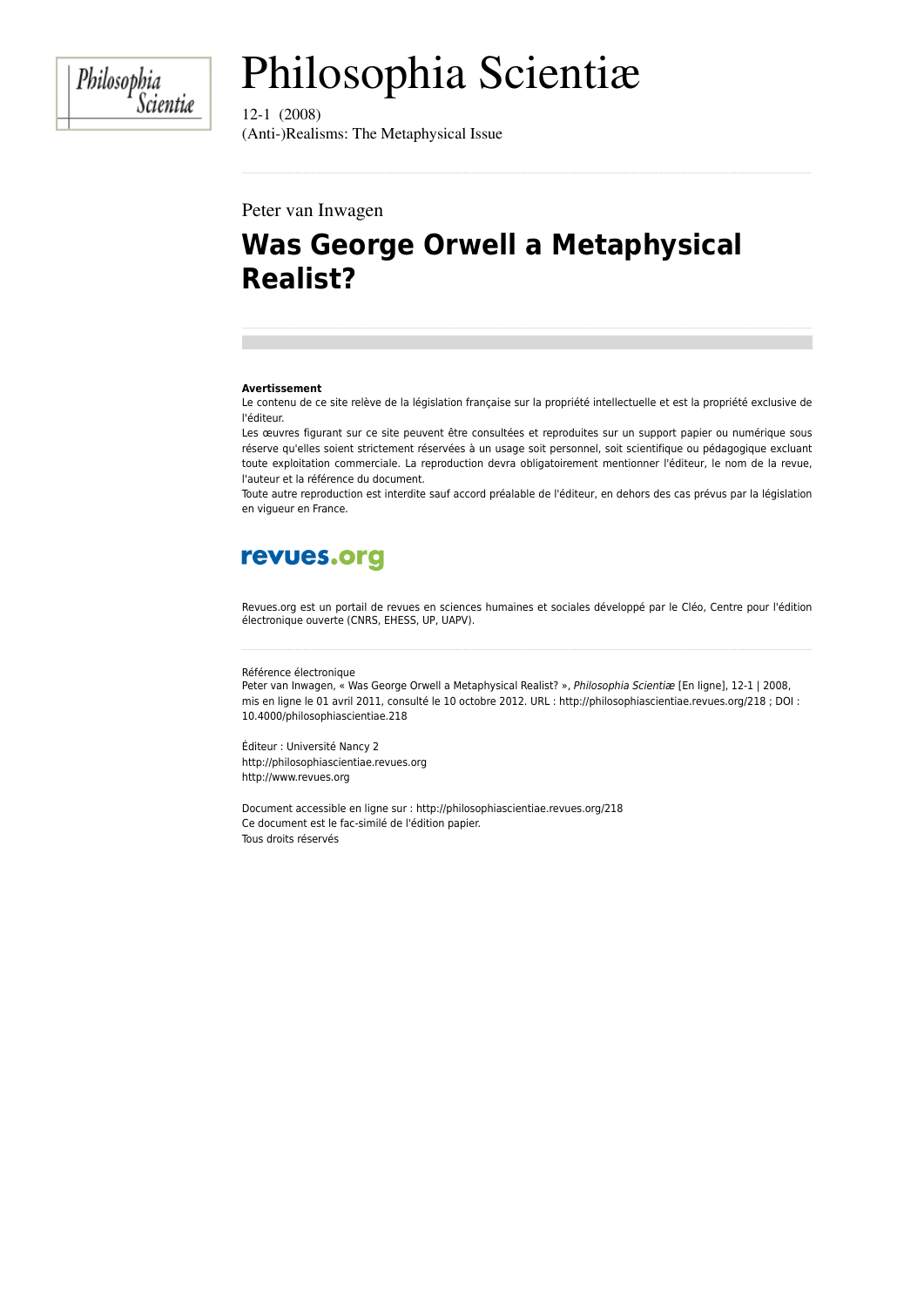## Was George Orwell a Metaphysical Realist?

Peter van Inwagen

The University of Notre Dame/Notre Dame, Indiana (USA)

Résumé : Le coeur de la nouvelle de George Orwell, 1984, est le débat entre Winston Smith et O'Brien dans les cellules du Ministère de l'Amour. Il est naturel de lire ce débat comme un débat entre un réaliste (concernant la nature de la vérité) et un anti-réaliste. Je présente quelques passages représentatifs du livre qui démontrent, je crois, que si ce n'est pas la seule manière possible de comprendre le débat, c'est une manière très naturelle de le faire.

Abstract: The core of George Orwell's novel 1984 is the debate between Winston Smith and O'Brien in the cells of the Ministry of Love. It is natural to read this debate as a debate between a realist (as regards the nature of truth) and an anti-realist. I offer a few representative passages from the book that demonstrate, I believe, that if this is not the only possible way to understand the debate, it is one very natural way.

The core of George Orwell's novel 1984 is a debate—if the verbal and intellectual component of an extended episode of brainwashing can properly be said to constitute a debate—, the debate between Winston Smith and O'Brien in the cells of the Ministry of Love. It is natural to read this debate as a debate between a realist (as regards the nature of truth) and an anti-realist. I offer a few representative passages from the book that demonstrate, I believe, that if this is not the only possible way to understand the debate, it is one very natural way. I begin with some thoughts that passed through Winston's mind as he was writing in his diary long before his arrest:

. . . the very notion of external reality was tacitly denied by [the Party's] philosophy. . . . His heart sank as he thought of . . . the ease with which any Party intellectual would overthrow him in debate, the subtle arguments which he would not be able to understand, much less answer. And yet he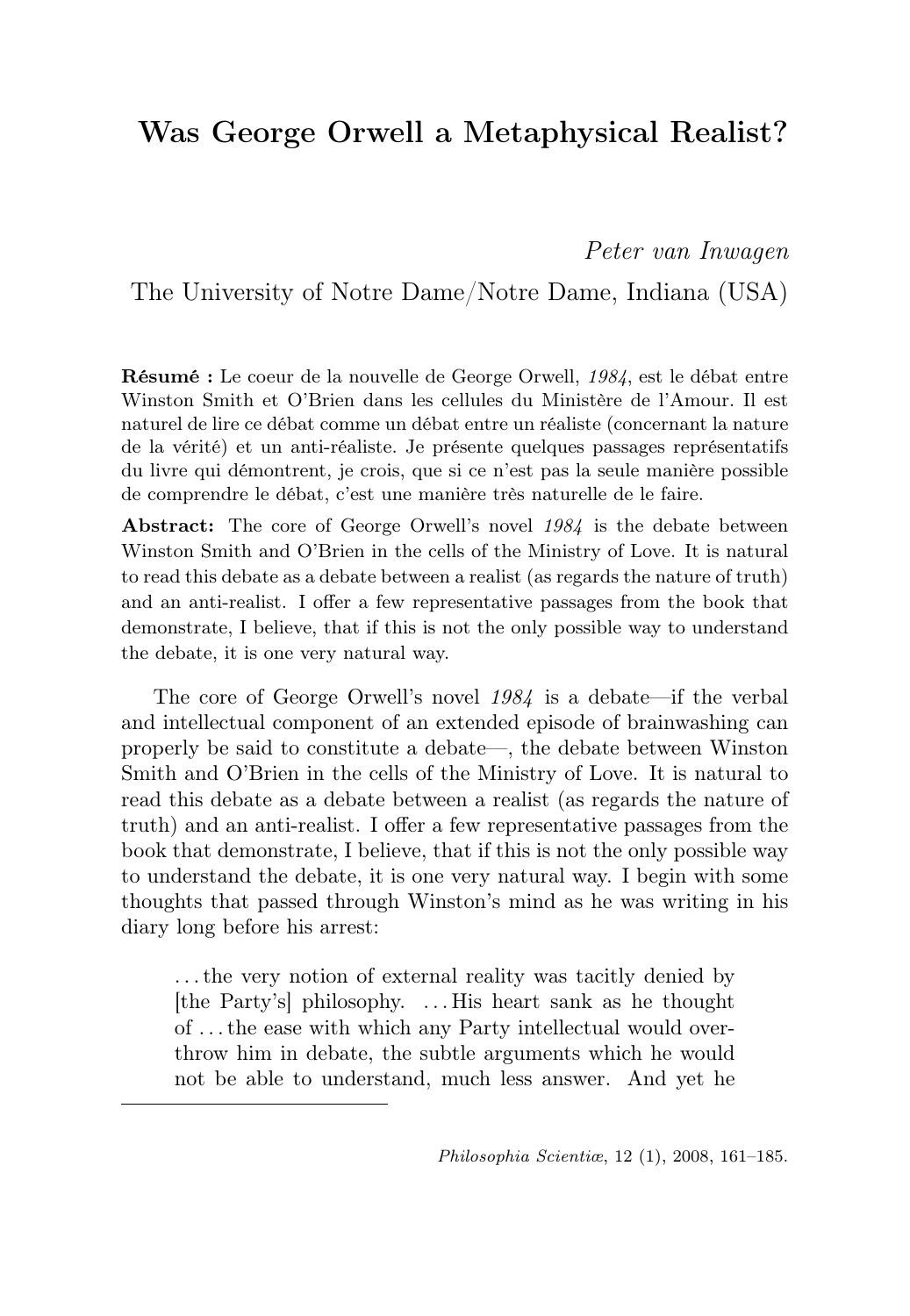was in the right! They were wrong and he was right! The obvious, the silly, and the true had got to be defended. Truisms are true, hold on to that! The solid world exists, its laws do not change. Stones are hard, water is wet, objects unsupported fall toward the earth's centre. With the feeling that . . . he was setting forth an important axiom, Winston wrote:

Freedom is the freedom to say that two plus two make four. If that is granted, all else follows.<sup>1</sup>

Let us now look at the debate. Here is an exchange between O'Brien and Winston.

"Is it your opinion, Winston, that the past has real existence? . . . You are no metaphysician, Winston . . . Until this moment you had never considered what is meant by existence. I will put it more precisely. Does the past exist concretely in space? Is there somewhere or other a place, a world of solid objects, where the past is still happening?"

 $\mathcal{N}_{N}$ "In records. It is written down." "In records. And—?" "In the mind. In human memories." "In memory. Very well, then. We, the Party, control

all records, and we control all memories. Then we control the past, do we not?"<sup>2</sup>

And here is a second exchange:

"But the world itself is only a speck of dust. . . the whole universe is outside us. Look at the stars! Some of them are a million light-years away. They are out of our reach for ever."

"What are the stars ? . . . They are bits of fire a few kilometres away. We could reach them if we wanted to. Or we could blot

<sup>&</sup>lt;sup>1</sup>Part 1, Ch. vii. (Since there are many editions and printings of  $1984$ , I will cite passages from the book only by part and chapter.) As early as 1939, ten years before the publication of 1984, in a review of Russell's Power: A Social Analysis, Orwell had written, "It is quite possible that we are descending into an age in which two and two will make five when the Leader says so." [Orwell 1939, vol. I, 376]

 ${}^{2}$ Part 3, Ch.ii.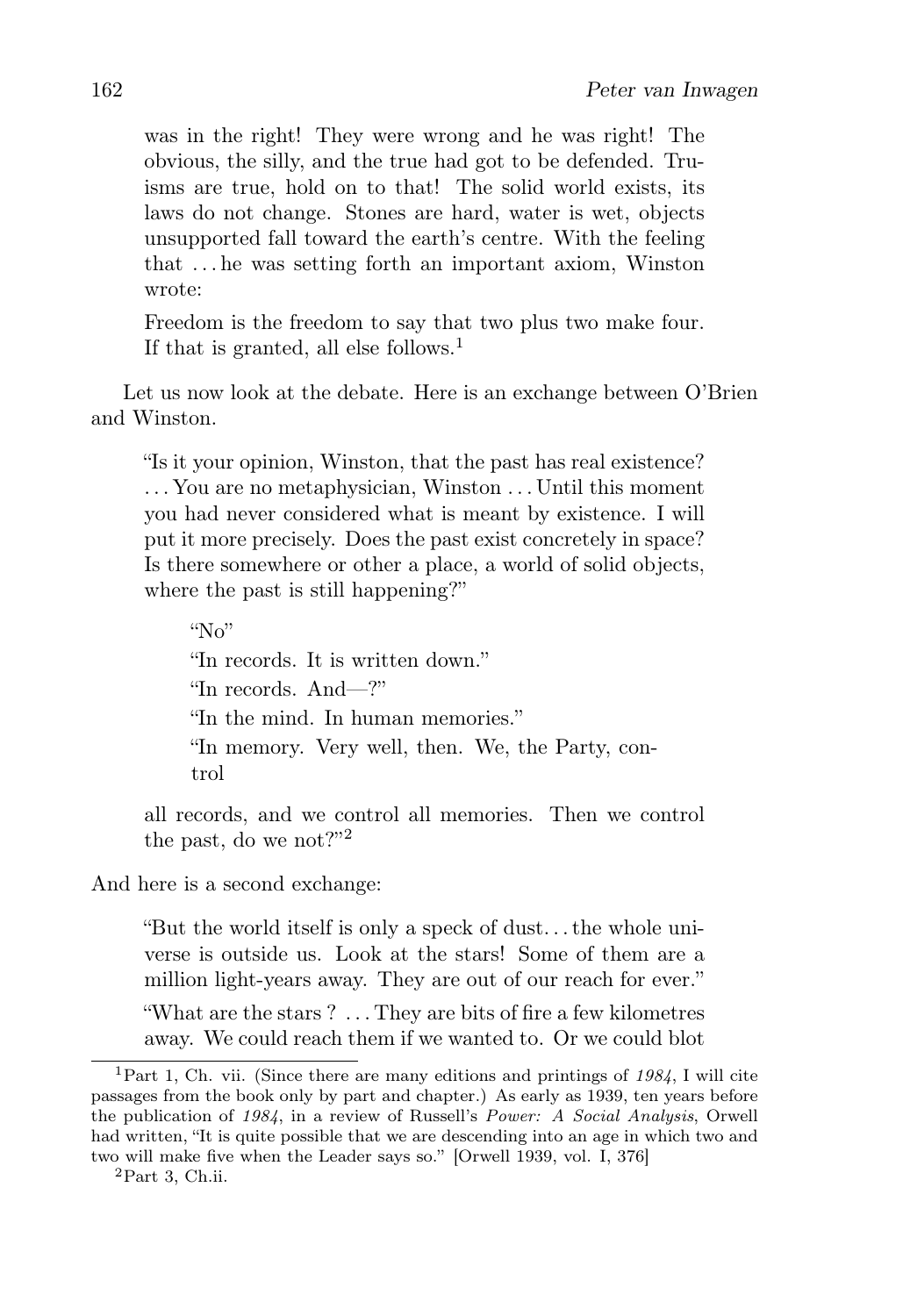them out. The earth is the centre of the universe. The sun and stars go round it. . . . For certain purposes, of course, that is not true. When we navigate the ocean or when we predict an eclipse, we often find it convenient to assume that the earth goes round the sun and that the stars are millions upon millions of kilometres away. But what of it? Do you suppose it is beyond us to produce a dual system of astronomy? The stars can be near or distant, according as we need them . . . ."

. . . a faint smile twitched the corners of O'Brien's mouth as he looked down at [Winston].

"I told you, Winston," he said, "that metaphysics is not your strong point. The word you are trying to think of is solipsism. But you are mistaken. This is not solipsism. Collective solipsism, if you like. But that is a different thing; in fact, the opposite thing  $\dots$ ."<sup>3</sup>

These passages, I think, show that it is natural (which is not to say that it is right) to read 1984 as a defense of realism. I have myself read the book this way. (And, of course, as part and parcel of reading it that way, I regarded Winston as representing the author's point of view.) In my book *Metaphysics*—a book whose intended audience was readers who came to the book with no clear idea of the meaning of the word 'metaphysics'—I wrote,

Before we leave the topic of Realism and anti-Realism, however, I should like to direct the reader's attention to the greatest of all attacks on anti-Realism, George Orwell's novel 1984. Anyone who is interested in Realism and anti-Realism should be steeped in the message of this book. The reader is particularly directed to the climax of the novel, the debate between the Realist Winston Smith and the anti-Realist O'Brien. In the end, there is only one question that can be addressed to the anti-Realist: How does your position differ from O'Brien's? [Van Inwagen 2002,84–85]

There is one thing about this passage that I must apologize for. When I posed the question "How does your position differ from O'Brien's?," I thought (I must confess this) that no answer to it would be forthcoming or no honest answer, no answer that was not a transparent evasion. But when I re-read  $1984$  in preparation for writing this paper, I discovered

<sup>3</sup>Part 3, Ch. iii.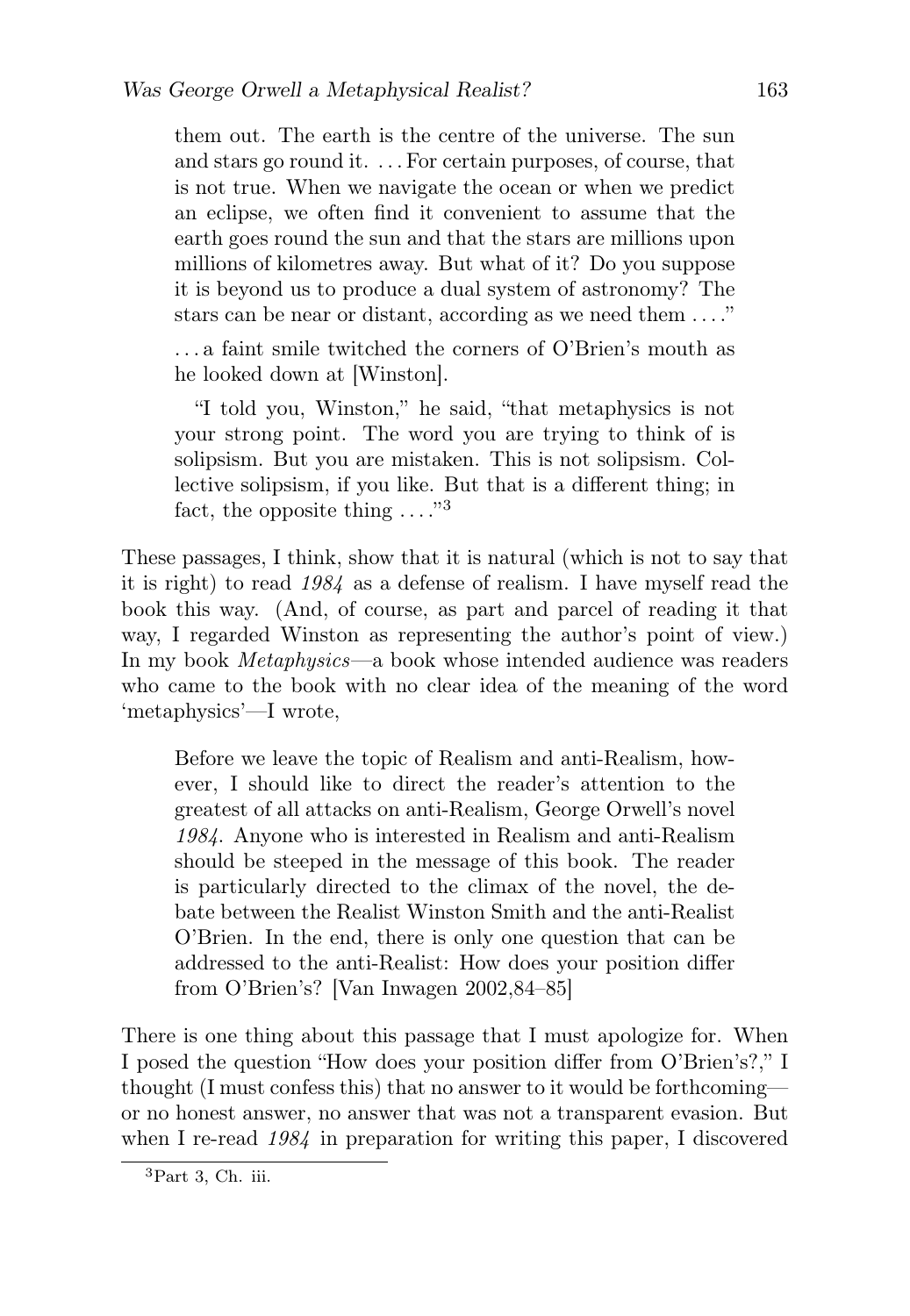something that I ought not to have had to discover—something that I ought to have remembered: that there is an obvious way for the antirealist to answer this question. This obvious answer, though I think it would in the end be an evasion, turns on a very interesting point that went right past me when I was writing the above passage: that in whatever sense O'Brien may be an anti-realist, he is in the same sense a realist. To see why this is so, let us consider O'Brien's belief that the Party invented the airplane. (The Party's claim to have invented the airplane is mentioned repeatedly in 1984 ; Winston thinks of it frequently, since he can remember very clearly having seen airplanes before the Revolution.) O'Brien believes that the Party invented the airplane because the Party says it invented the airplane and because all the records of the past (which are under the Party's control) say the Party invented the airplane—as do the memories of everyone whom O'Brien regards as sane. And this "because" is the "because" of formal, and not of merely efficient, causation: in O'Brien's mind, it is a fact that the Party says it invented the airplane and it is a fact that the Party invented the airplane and they are the same fact. "The Party says it invented the airplane but the Party did not invent the airplane" is not, for O'Brien, a thinkable thought. (That is, it is not a thought he is capable of *entertaining*. He is, nevertheless, perfectly capable of *understanding* what Winston is thinking when the thought "The Party says it invented the airplane but the Party did not invent the airplane" is present in his mind.)

O'Brien, then, certainly appears to accept a form of anti-realism. After all, solidarity, an appeal to what his peers will let him get away with, has replaced truth in O'Brien's conceptual scheme, as it has (so he claims, and if he says so, I suppose we must believe him) in Richard Rorty's—not the same sort of solidarity (or the same peers), I grant, but a sort of solidarity, nevertheless, and a very well defined class of peers indeed.

But all this, while it is accurate as far as it goes, is not a complete account of what O'Brien believes about truth, for he also believes in objective truth, just as Winston does, and he believes in it in the same sense. Just as Winston believes that the pre-Revolutionary existence of airplanes is something that is, so to speak, sitting there in the past, so O'Brien believes that the Party's post-Revolutionary invention of the airplane is sitting there in the slightly-less-recent past. He believes that the Party is an infallible reporter of a truth that exists independently of it and all its decrees. (After all, is its propaganda ministry not called the Ministry of Truth?) The Central Committee of the Soviet Communist Party called its official organ Pravda, and the Committee did not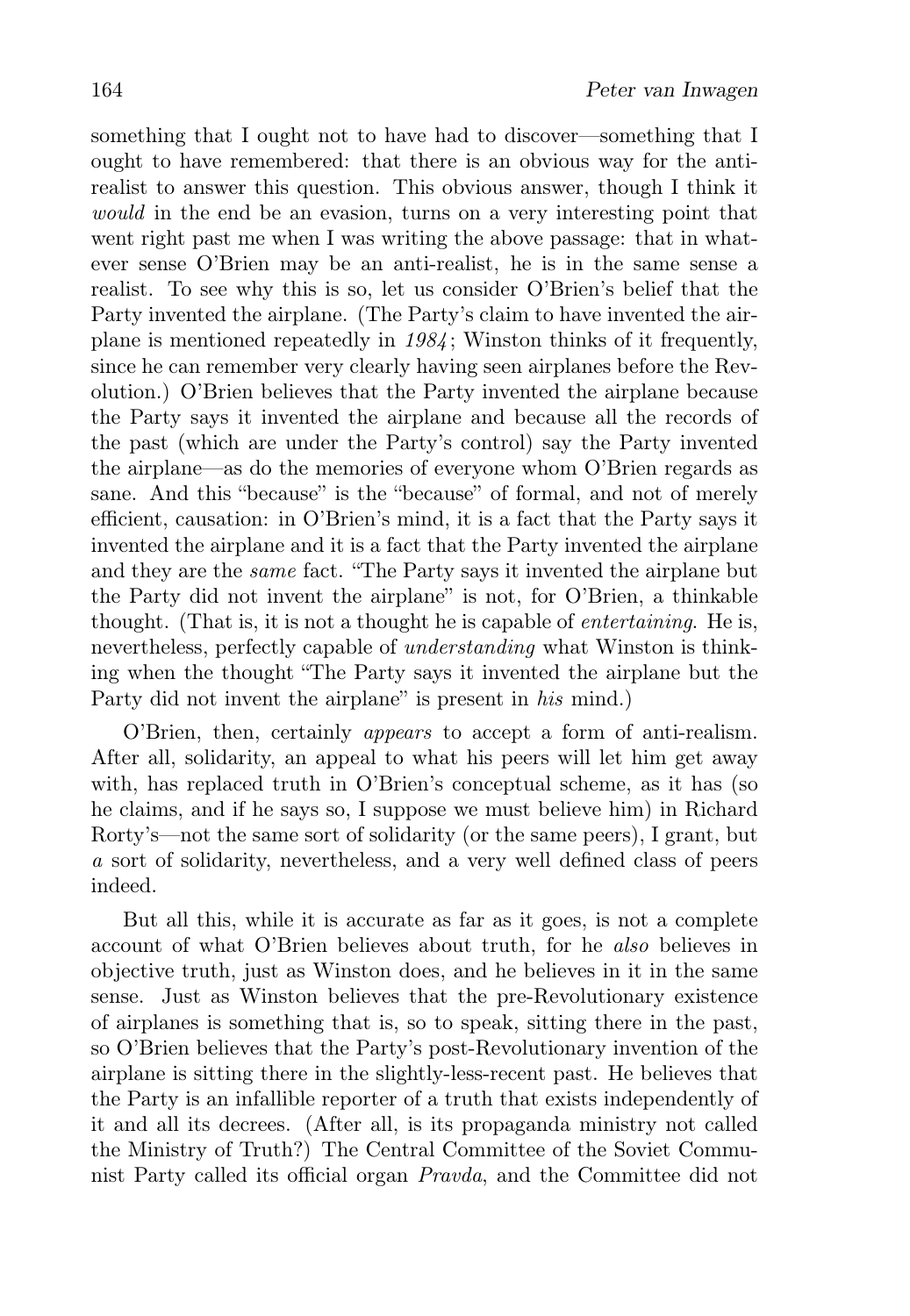mean that title to be understood as implying that the paper published a truth created in its editorial offices; they meant it to be understood as stating, emblematically, that the statements and descriptions that were published in its pages were the objective truth (unlike what was to be found in capitalist or fascist or Trotskyist papers). And what was true under Soviet Communism was true under English Socialism: an Ingsoc goodthinker like O'Brien must believe in objective truth; how can there be no such thing as objective truth when the Party claims to be an infallible (and the only reliable) source of it?

How is O'Brien's belief in objective truth to be reconciled with his anti-realism? If by 'reconcile' is meant 'demonstrate the logical consistency of', it isn't. If by 'reconcile' is meant 'be able to hold both propositions in one's mind simultaneously and without intellectual discomfort' the answer is doublethink—"The power of holding two contradictory beliefs in one's mind simultaneously, and accepting both of them." (Why do O'Brien and the rest of the Party's inner circle retain their allegiance to the existence of objective truth? Why do they not achieve logical consistency—doublethink requires effort; gratuitously embracing contradictions is a waste of effort—by simply eliminating the idea of truth and replacing it with English-socialist solidarity? This is a very interesting question; I will return to it.)

I now see (I am finally getting to the end of my parenthetical confession) that I made a tactical mistake when I confronted the anti-realist with the question "How does your position differ from O'Brien's?". This was a mistake because the anti-realist has an obvious answer to my question that obscures the real difficulty it was meant to raise—that answer being, "O'Brien believes in objective truth, in a kind of truth that's independent of what our peers will let us get away with—and I don't." The question I ought to have asked is, How does your position differ from the position that would be O'Brien's if one, as it were, subtracted from his actual position the thesis that there is a status, truth, that beliefs can have that is logically independent of the Party's approval of them. That question allows no such evasion.

Enough of my apologetical digression. Let us return to the question of Orwell and metaphysical realism. If I did not say, in the passage I have quoted (which is the only thing I have even written that pertains to Orwell and realism), that Orwell was a metaphysical realist, I certainly strongly suggested that I regarded him as one, and I will now explicitly say that I do regard Orwell as a metaphysical realist. In a much more nuanced way, Richard Rorty has also drawn a connection between Orwell and realism<sup>4</sup>. At any rate, Rorty does not approve of the vocab-

<sup>&</sup>lt;sup>4</sup>In "The Last Intellectual in Europe: Orwell on Cruelty," [Rorty 1989, ch. 8,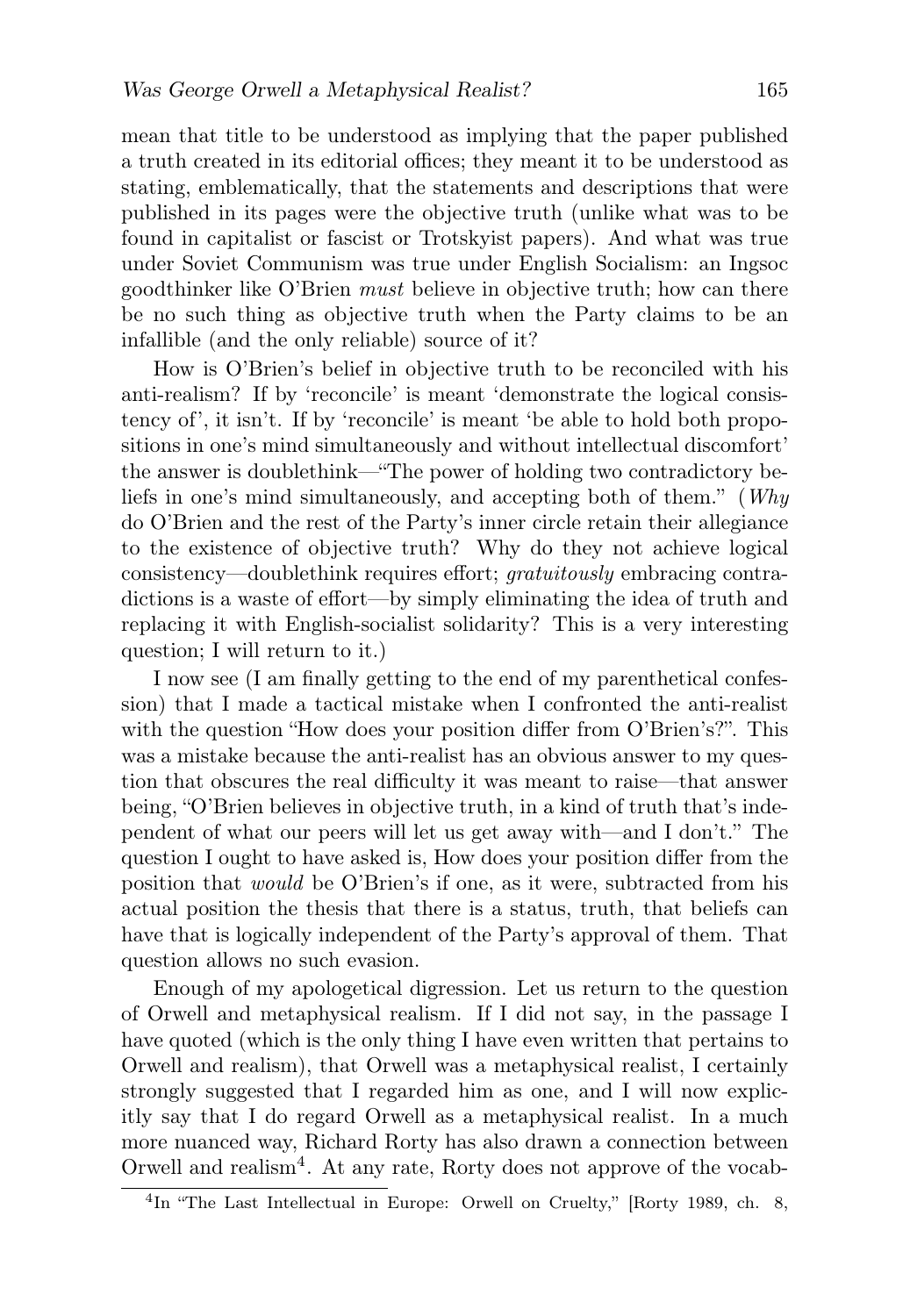ulary that Orwell uses when he defends what he, Orwell, calls "objective truth"—that phrase itself being one of Rorty's least favorite items in anyone's vocabulary. It is not my purpose in this paper to examine Rorty's way of reading  $1984$ —that is, his attempt to rescue what he regards as valuable in the book (its depiction of a social order dedicated to the infliction of pain as an end in itself) from its entanglement with Orwell's unfortunate conviction that the idea of "objective truth" needed to be defended and was worth defending. (At one point Rorty compares the way he approaches  $1984$  to the way he would, as an atheist, approach Pilgrim's Progress—another book he thinks can be read with profit by those who do not share its presuppositions.) I simply call attention to the fact that both Rorty and I see some connection between Orwell and realism.

In a very long essay in the volume Rorty and His Critics [Conant] 2000], James Conant has contended that it is wrong to read 1984 as an attack on anti-realism and wrong to read the debate between O'Brien and Winston Smith as a debate about the nature of  $truth<sup>5</sup>$ . According to Conant, Rorty and I are both obsessed with the realism/anti-realism debate, and our common obsession has led us to ignore the fact that Orwell's purposes in defending "objective truth" were political and in no way philosophical<sup>6</sup>. Orwell (Conant maintains) had been repelled by the kind of thought-control that British left-intellectuals of the 1930s had applied to one another with respect to the history of their time—for example, with respect to the events of the Spanish Civil War and the arrests and trials in the Soviet Union during the Yagoda and Yezhov eras. Orwell's purpose in writing 1984—Conant tells us—was to depict a society in which this thought-control had been taken to its logical conclusion. (I will remark that I agree with Conant's judgment that Or-

<sup>169-188].</sup>

<sup>5</sup> I should point out that Conant did not miss the point about O'Brien that I missed. He is aware that anyone who says that O'Brien is a consistent defender of anti-realism must ignore several passages in which he seems to presuppose realism.

<sup>6</sup> I wonder why Conant thinks that I am obsessed with anti-realism. I know of no evidence of this (other than my interpretation of 1984). I don't know whether the fact that Rorty's contribution to the literature on anti-realism comprises many hundreds of thousands of words should be taken as evidence that he is obsessed with anti-realism. But if it does, there is certainly no corresponding evidence in my case. Not counting collections of my essays, I have published four books. One chapter of one of the four—an introductory textbook—is devoted to anti-realism, and the topic is not mentioned, even in passing, in the others. I have published about 130 essays, of which only one ["On Always Being Wrong," Midwest Studies in Philosophy, 12 (1987) pp. 95–111] is about anti-realism. The topic is not mentioned in any of the others—with the possible exception of "The Number of Things," Philosophical Issues, Vol. 12: Realism and Relativism, 2002, pp. 176–96.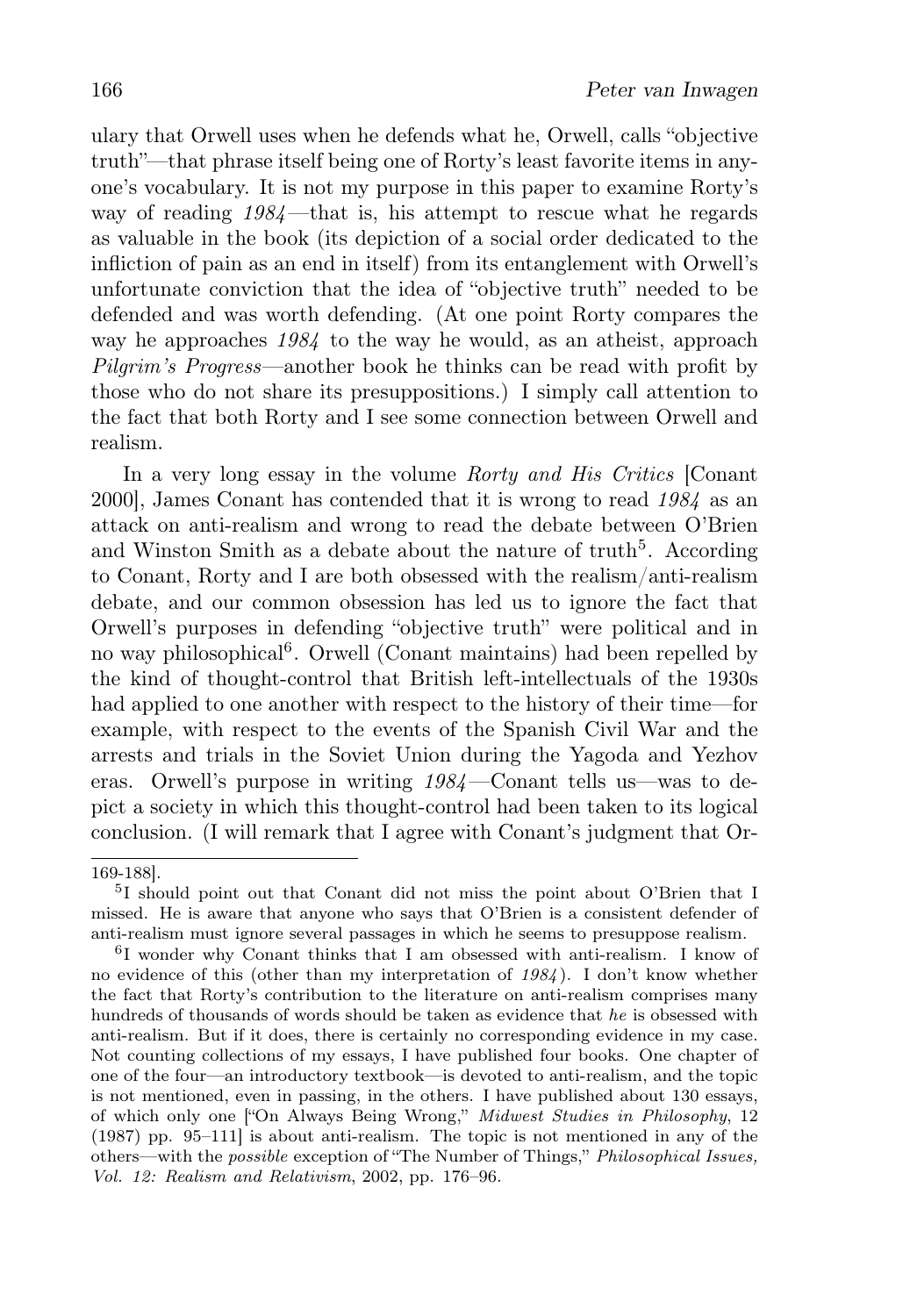well wanted to depict a state in which certain intellectual habits current among the British intelligentsia at the time of writing were demanded, on pain of torture and death, of everyone but the Lumpenproletariat. It is entirely possible that the title 1984 is an allusion to the year of the novel's composition—1948.) There is nothing philosophical, nothing metaphysical in this purpose, Conant says. But because van Inwagen (a realist) is obsessed with the realism/anti-realism debate, he is led to read the novel as a defense of a metaphysical thesis—and to see it as a stick with which he can beat anti-realists. Because Rorty (an antirealist) is obsessed with the realism/anti-realism debate, he misreads Orwell's purely political use of vocabulary like 'objective truth' and 'the solid world' as something that calls for a philosophical response from anti-realists—not a refutation, of course, but a reading of the novel that de-emphasizes or re-interprets such phrases and thereby makes what is valuable in the novel accessible to anti-realists.

I'll let Rorty defend himself against Conant's charge. (He has, in [Rorty 2000].)

Rorty, I may say, wrote a long essay on 1984. My own remarks were confined to a single paragraph (quoted above). I suspect that Conant would not have mentioned my passing remark about 1984 if it had not suited his dialectical purposes to have at his disposal a metaphysician whom he could present to Rorty as his mirror image: "Don't you see, Rorty? You and that metaphysician are equally obsessed with realism and your common obsession makes it impossible for either of you to understand the novel—and you, Rorty, are the philosopher who claims to offer us a way of doing philosophy that will free us from our obsessions with philosophical doctrines!" (Conant's strategy resembles that of someone who, in debate with a Marxist, persistently characterizes Marxism as a religion.) Still, whatever Conant's motives for mentioning my paragraph may have been, I want to defend what I said in it.

Conant says that Orwell is not interested in the realism/anti-realism debate. But what does Conant mean by realism and anti-realism? He has not neglected this question. Far from it. His answer is both lengthy and subtle. He lays out eight "realist theses," and declares that anyone who accepts even one of them is a realist of some sort. 'Realism', according to Conant, is as much genre-term in philosophy as it is in art or literature. Realism is not a philosophical doctrine or thesis, but rather a genre to which certain philosophical doctrines and theses belong. Some among his eight realist theses are in fact inconsistent with some of the others (a fact that Conant lays some stress on), and that implies that two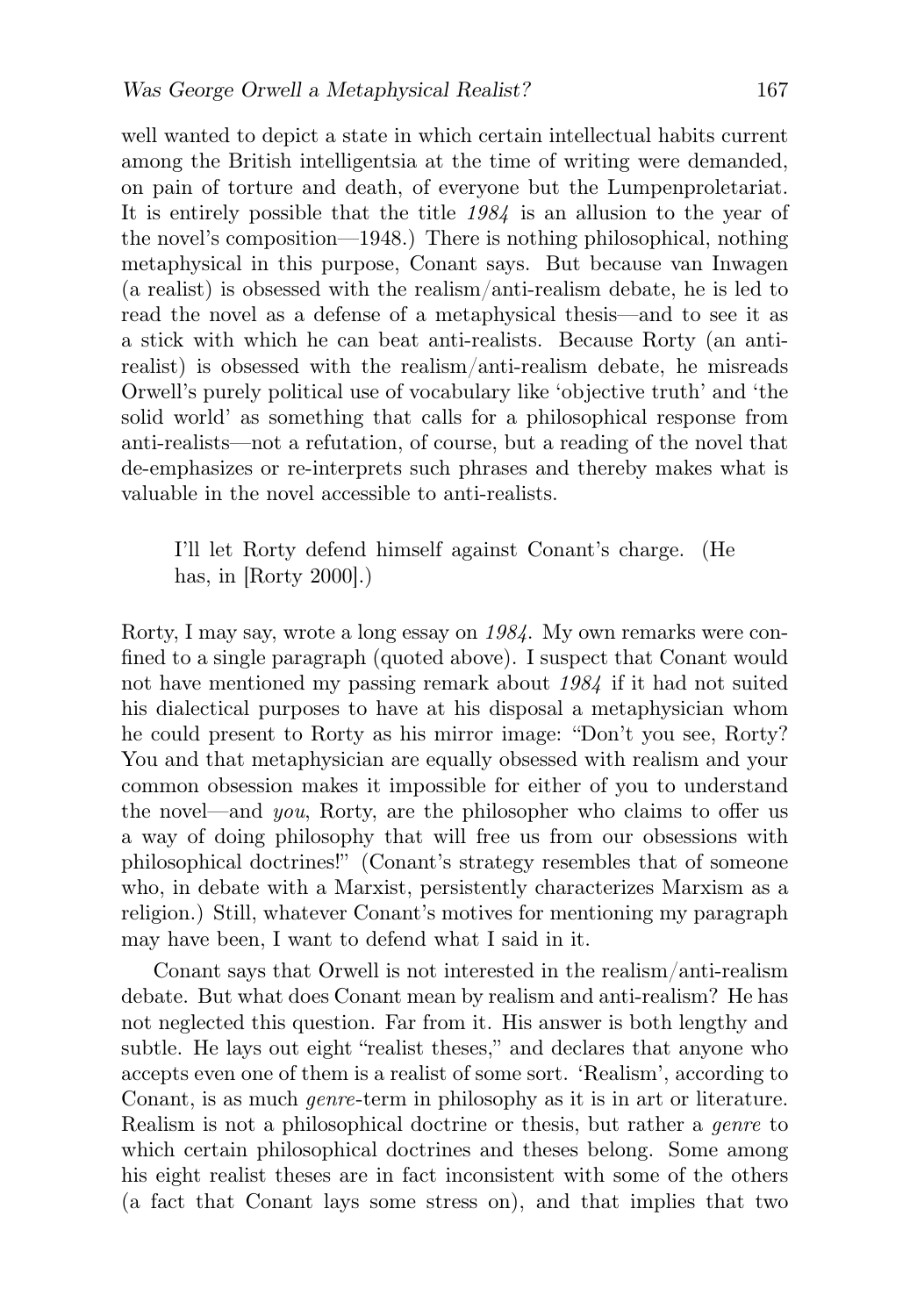philosophical doctrines that contradict each other can be equally good examples of the *genre* "realism."

I certainly agree with Conant's contention that 1984 is not a polemic against theses like the eight theses that (he says) define the philosophical genre realism. At any rate, I agree with it as a judgment about certain words Conant has written, the words that he has used to formulate the eight realist theses. (I agree that if Orwell were had opened a book that started with words like those, he would have very quickly proceeded to close it.) I can't agree with it as a judgment about theses, however, because there are no such theses. That is to say, the words Conant has written formulate no theses at all. They are mere words although, since they consist of syntactically correct declarative sentences, they have the appearance of words that express theses. I am sorry if I have begun to sound like a logical positivist talking about Hegel or Heidegger. I do not, like Carnap and Neurath and the rest, have a *theory* according to which all philosophy but my own and that of a few likeminded colleagues is meaningless. Nor do I have a theory according to which everything that has been said by the practitioners of some major division of philosophy—metaphysics, for example—is meaningless. I repudiate any general theory that classifies some large part of philosophy as nonsense, and I shrink from sounding as if I were offering one. Nevertheless, I insist that philosophers do sometimes say meaningless things, things that (to borrow the words that Wolfgang Pauli applied to a conjecture presented by a fellow physicist) are not even false. For example: "Being is; not-Being is not" (Parmenides); "The world is a progressively realized community of interpretation" (Royce); "A self is a logical construct out of sense experiences" (Ayer). Since I have no general theory of meaninglessness in philosophy—since I repudiate the possibility of such a theory—, if I wish to show that some piece of philosophical text is meaningless, there is nothing I can do but examine it sentence by sentence (even clause by clause) and try to show that there's just nothing there, nothing but words: that in that piece of text there are no theses and no questions, that what might appear to be theses and questions are only words.

I cannot go through Conant's eight "realist" theses sentence by sentence, examining the meaning of each sentence and enquiring as to its meaning. I will illustrate my point by examining just one piece of text, his statement of the first of the eight theses:

The thesis that the Thing-in-Itself is a condition of the possibility of knowledge. All our experiences of the world are of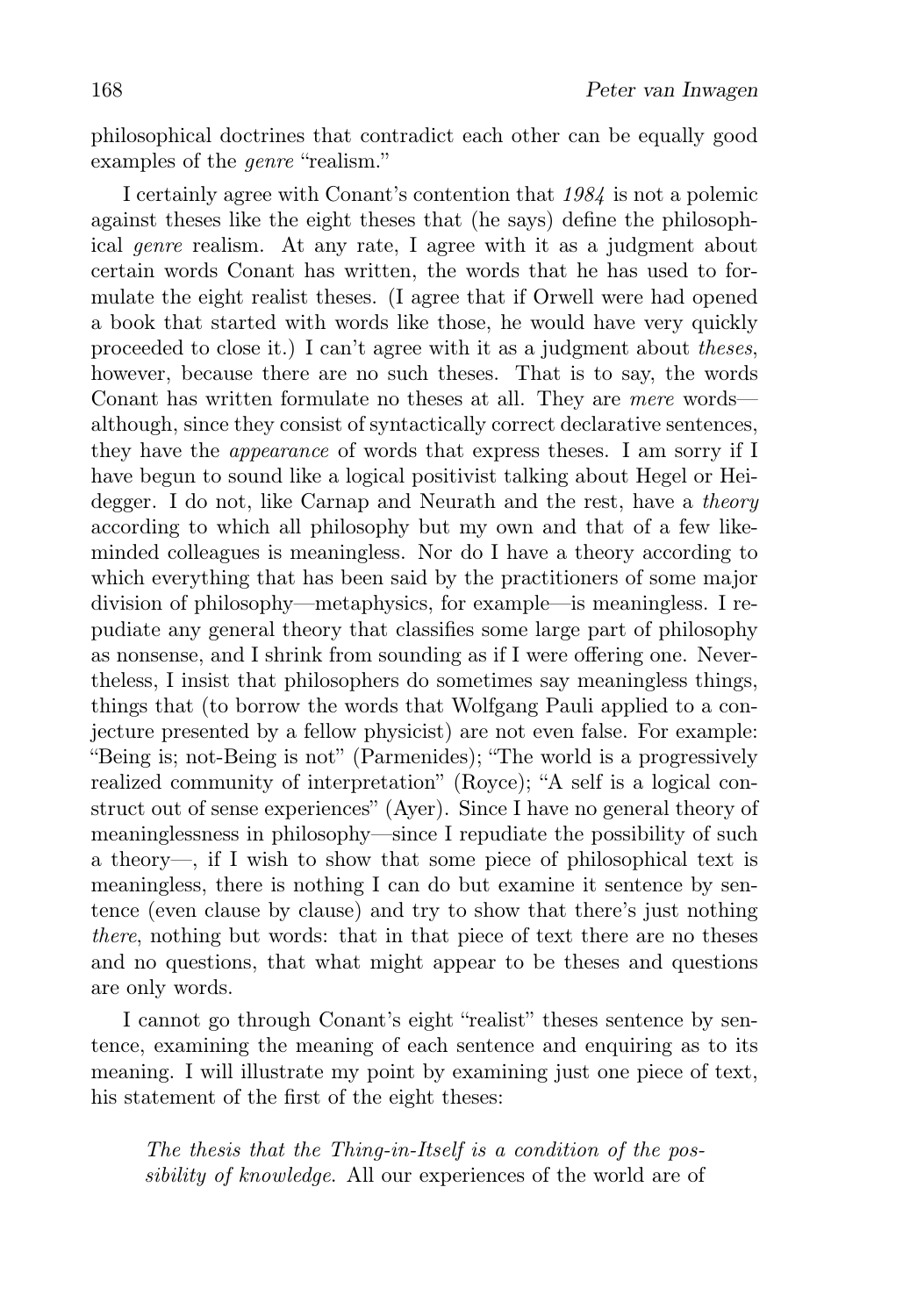appearances, views of it from some particular point of view. The only sorts of truths we are able to formulate are truths about the world under some description. But we should not mistake the limitations of our knowledge, imposed on us by our finite cognitive capacities, for limitations that are inherent in the nature of reality as such. The idea that our experience is of the world (that appearances are appearances and not mere illusions)—that is that there is something which our descriptions are about—presupposes the further idea that there is a way which is the way the world is in itself. For the world to be a possible object of knowledge, there must be such a way that it is, apart from any description of it—a way the world is when "viewed from nowhere", that is from no particular point of view (or, alternatively, from a God'seye point of view). Moreover, though such knowledge of the world (as it is in itself) is in principle unobtainable for us, we are able to think what we cannot know: we are able to grasp in thought that there is such a way the world is, apart from the conditions under which we know it. It is only by postulating the existence of such a noumenal reality that we render coherent the supposition that all our apparent knowledge of reality is indeed knowledge of a genuinely mind-independent external reality [Conant 2000, 271–272].

These words simply bewilder me. They should bewilder anyone. How shall I (in Quine's fine phrase) evoke the appropriate sense of bewilderment? I can do nothing to that end but provide a clause-by-clause commentary on this passage, and I have no time for that. I'll content myself with an examination of the clauses comprised in a single sentence from this passage: "For the world to be a possible object of knowledge, there must be [a way that the world is in itself], apart from any description of it."

"For the world to be a possible object of knowledge." Presumably this means, "for anything to be a possible object of knowledge" (or "anything except the contents of the knower's own mind"?; I don't know: one's mind is certainly a part of "the world"). The modern science of cosmology treats the physical world—if not "the world"—as a single, unified object and attempts to gain knowledge of it (something that Kant said couldn't be done). But I don't think that Conant means this phrase to bring to the reader's mind the issue of treating the world as a whole as an object of knowledge. I think that the phrase should be understood as introducing a general thesis about possible objects of knowledge. Let's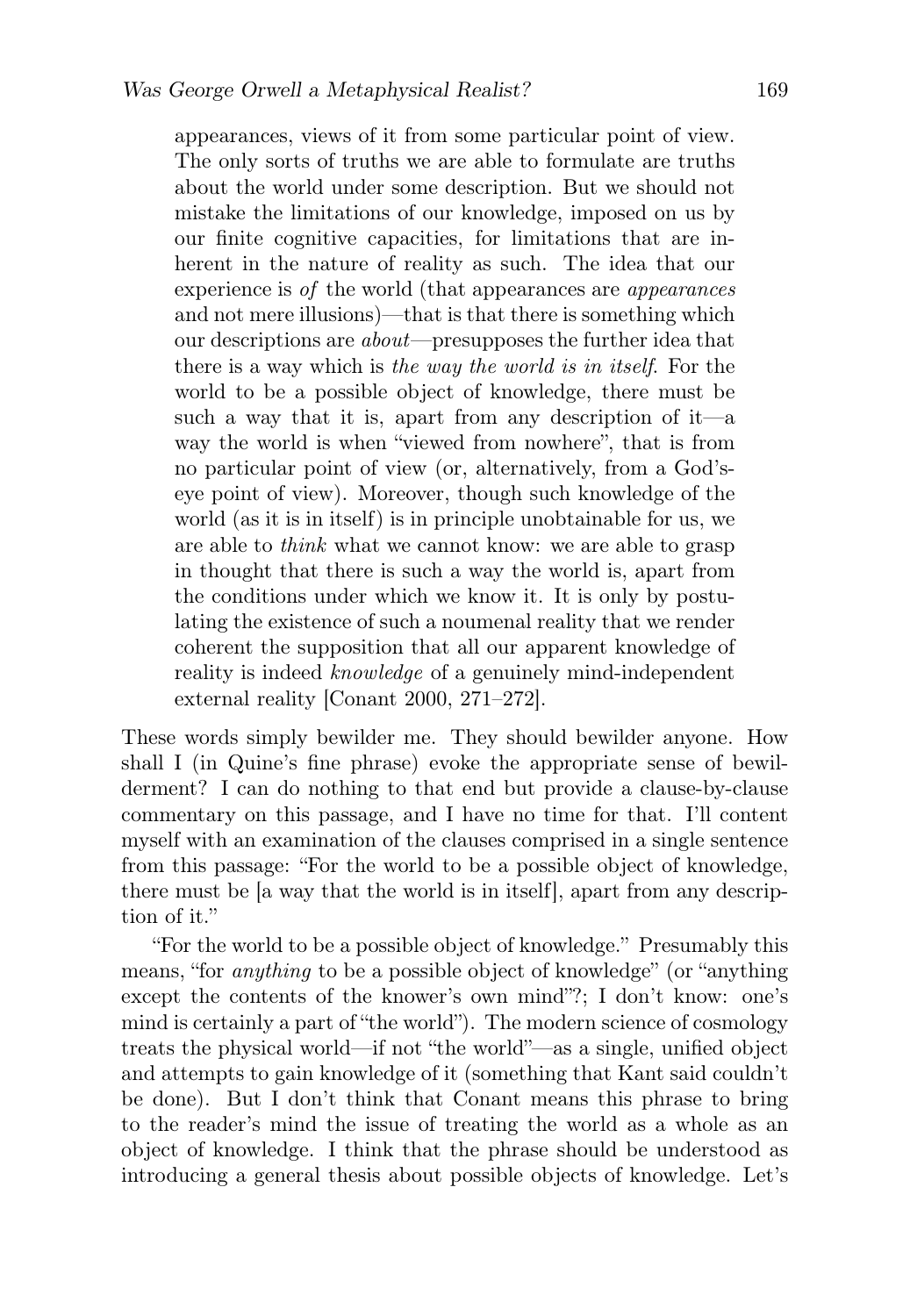pick a particular object—the Arc de Triomphe will do. What does the following sentence mean?

For the Arc de Triomphe to be a possible object of knowledge, there must be a way that it is in itself, apart from any description of it.

I suppose that 'the way the Arc de Triomphe is' is an oblique way of referring to the properties (attributes, characteristics, features, qualities, choose what word you will) of that monument. If so, our task is to understand this sentence:

For the Arc de Triomphe to be a possible object of knowledge, there must be properties that it has in itself, apart from any description of it.

In this sentence, there are two puzzling adverbial phrases: 'in itself', and 'apart from any description of it'. I do not understand these adverbial phrases. Let's take them in their turn. What does this mean

The Arc de Triomphe has, in itself, the property of being in the center of the Place de l'Étoile?

How does saying this differ from saying that the Arc de Triomphe has (without qualification) the property of being in the center of the Place de l'Étoile? There are all sorts of adverbs and adverbial phrases that can meaningfully be used to qualify 'has' when its object is a property: 'apparently', 'essentially', and 'according to popular belief', for example, but 'in itself' is not one of them. If something has a property, it is of course it that has that property—I just said so. The only use of 'in itself' that I know of in the history of philosophy that brings anything at all to my mind has to do with secondary qualities. Thus: 'The Arc de Triomphe is said to be white, but, really, it doesn't have that property in itself; whiteness is simply a quality that exists in the minds of its observers'. I consider that statement to be a boring sophistry, long exposed. But suppose I'm wrong. Suppose it's the sober truth. Then there's no sense in which the Arc de Triomphe has the property of being white. It just  $isn't$  white. Things in our minds are white (or perhaps whiteness is a free-floating quality that exists in our minds but is not a quality of anything), but the Arc de Triomphe isn't white, and there's an end on't. But if it isn't white, it nevertheless has other properties: it has at least such properties as *not* being white and being colorless. Does it have those properties "in itself"? The question makes no sense.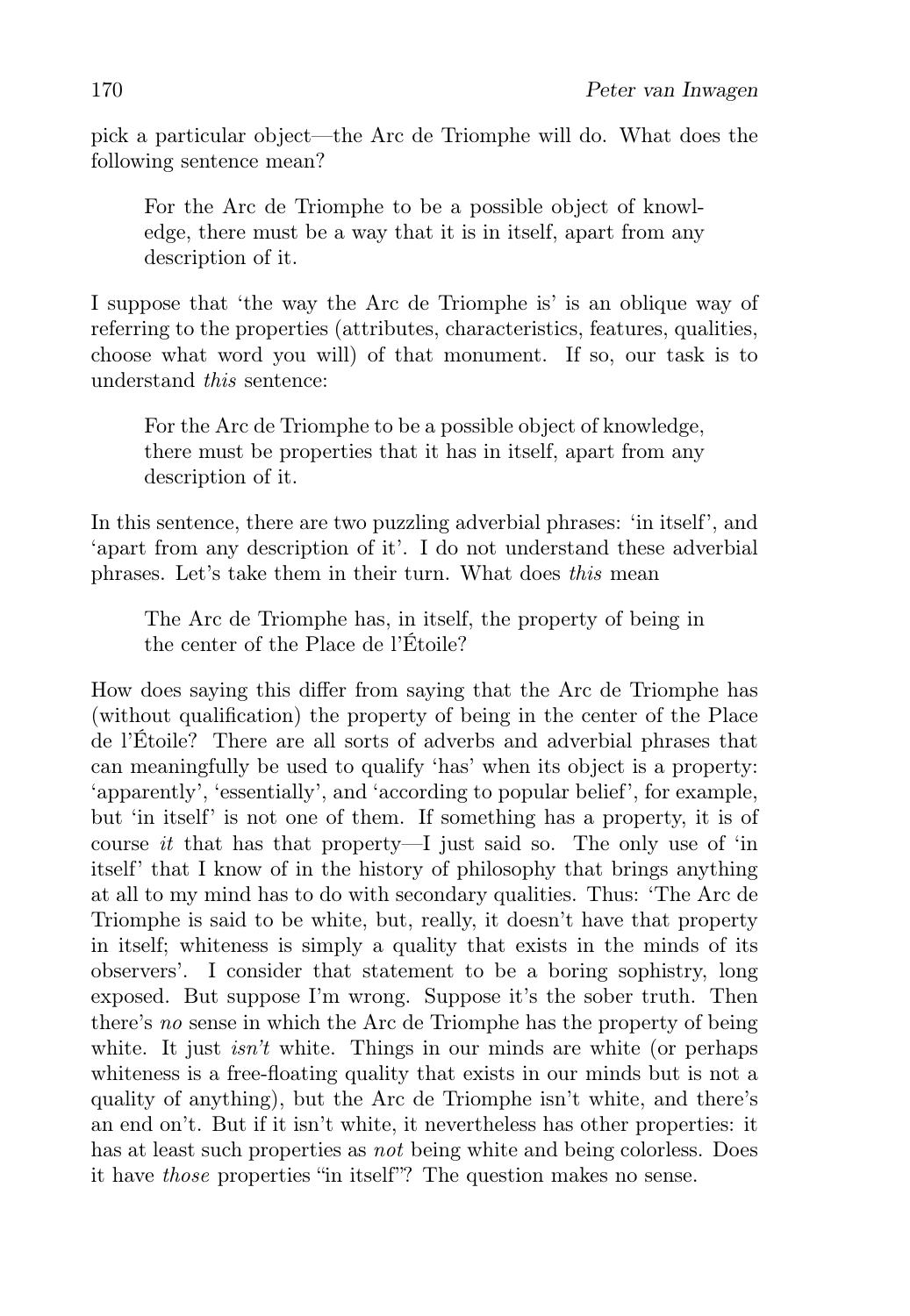Let us turn to 'apart from any description of it'. What does this sentence mean?

The Arc de Triomphe has, apart from any description of it, the property of being in the center of the Place de l'Étoile.

An adverb or adverbial phrase is supposed to answer a question of some sort. In this case, the question, whatever it may be, would pertain to the Arc de Triomphe's possession of a certain property. Here is a straightforward example of an adverbial phrase in this position:

The Arc de Triomphe has, all the guidebooks tell us, the property of being in the center of the Place de l'Étoile.

In this case, the question the adverbial phrase answers is "According to whom (does it have that property)?" But what question does 'apart from any description of it' answer? None is apparent. None is apparent because there is none. The adverbial phrase, although it violates no rule of syntax, has no semantical connection with the words that surround it. I might compare this sentence with these two sentences (also syntactically unobjectionable):

James Conant has, apart from any visits he has made to San Francisco, the property of being the editor of The Cambridge Companion to John Dewey

The Earth has, apart from any Serbian traffic regulations, the property of orbiting the sun.

I suppose I could imagine outré conversational circumstances in which there would be a point to uttering sentences like these, but, apart from some vastly improbable context of utterance, they are simply puzzling. They are puzzling because, owing to the lack of any discoverable connection between the adverbial phrases 'apart from any visits he has made to San Francisco' and 'apart from any Serbian traffic regulations' and the other parts of the sentences in which they occur, one can discern no question about Conant's editorship or the orbit of the earth for them to supply answers to.

The role of 'apart from any description of it' in the sentence 'The Arc de Triomphe has, apart from any description of it, the property of being in the center of the Place de l'Étoile' is therefore a puzzle. It is, in fact, a puzzle without a solution. Anyone who thinks that this sentence means anything is under an illusion. What is the source of this illusion? Could it be some argument along these lines?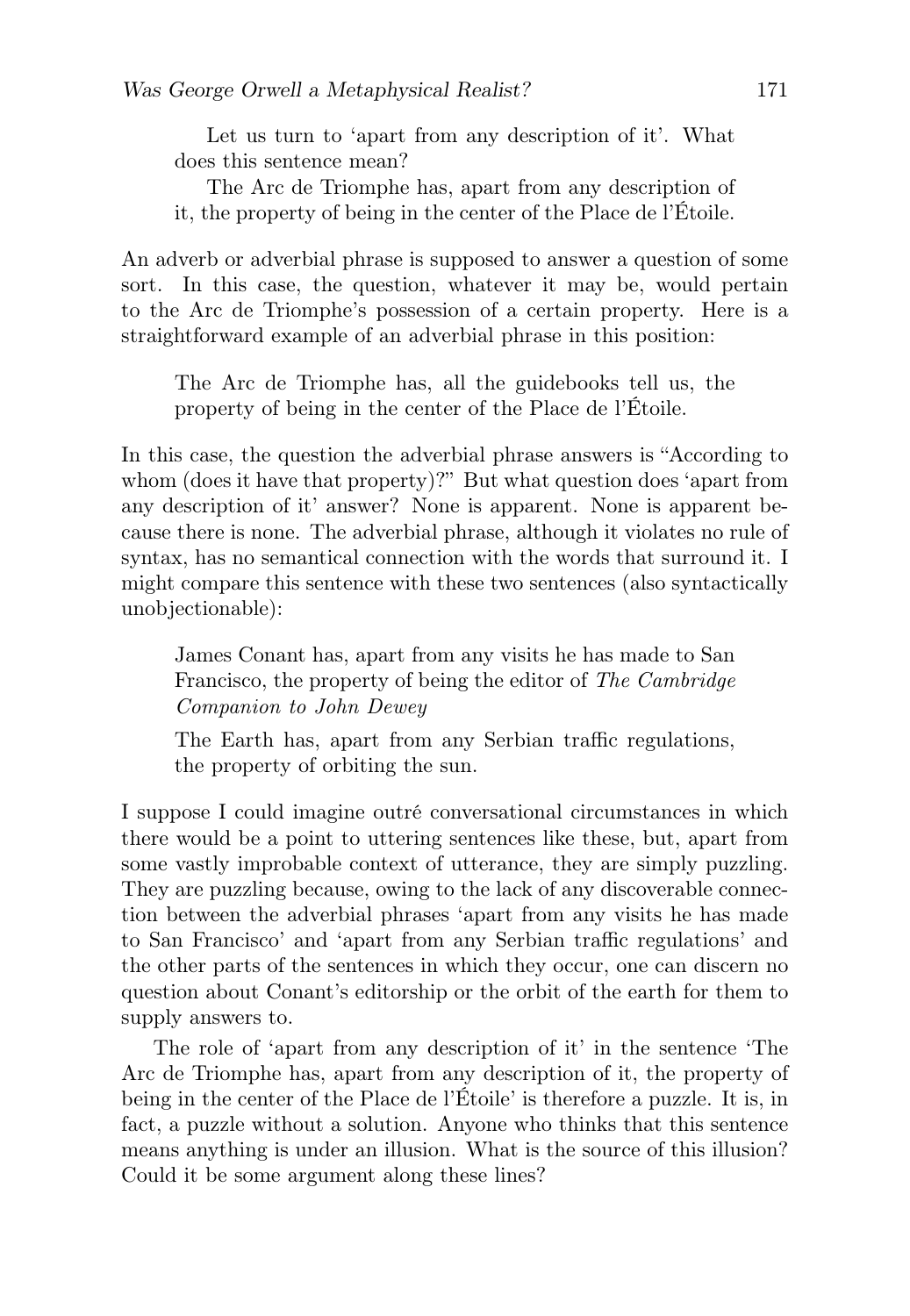To say that the Arc de Triomphe has the property of being in the center of the Place de l'Étoile is to describe it; therefore, it does not have that property apart from any description of it. More generally, for no property that we ascribe to any object does that object have that property apart from any description of it.

Anyone who finds this argument persuasive will no doubt go on to contend that it is only those properties that are never ascribed to the object  $x$  that  $x$  has apart from any description of it. Perhaps, indeed, that person will want to say that 'apart from any description of it' means 'apart from any possible description of it', and will go on to say that it is only those properties of  $x$  that are inexpressible in principle, inexpressible in any possible language, that  $x$  has apart from any description of it.

Is the thesis that objects have some their properties apart from any description of them then the thesis that some properties of each object are inexpressible in any possible language? That is an interesting thesis. I have no idea whether it's true, but, true or not, it does not seem to be the thesis that Conant means to be putting forth as one example of the genre realism. That thesis, after all, is supposed to have some connection with the idea of the thing-in-itself, and the thesis that there are thingsin-themselves is simply not the thesis that things have properties that cannot be expressed in any language. I have no real understanding of the words 'the doctrine of the thing-in-itself' but I have a certain negative grasp of the phrase, and that is sufficient for me to be sure that no one who claims to understand it would say that the thesis that things had inexpressible properties entailed (much less was identical with) the thesis that there were things-in-themselves.

To say that the Arc de Triomphe has properties that it is impossible in principle to ascribe to it (and if that were true, how could anyone possibly know that it was true?) tells us nothing about what it might mean to say that it has those (or any) properties 'apart from any description of it'—not in any sense that is relevant to understanding the beliefs of realists, at any rate. It is of course true that ex hypothesi no reference to any linguistically inexpressible property will figure in any description any possible speaker applies to the Arc de Triomphe, but, supposing there to be realists who say that the Arc de Triomphe has those (or any) properties apart from any description of it, that fact does not tell us what they mean by 'apart from any description of it'. What then do these (perhaps fictional) realists mean by this phrase? The answer is the obvious one: they don't mean anything by it. It is just words. "Words, words, words," as Hamlet says.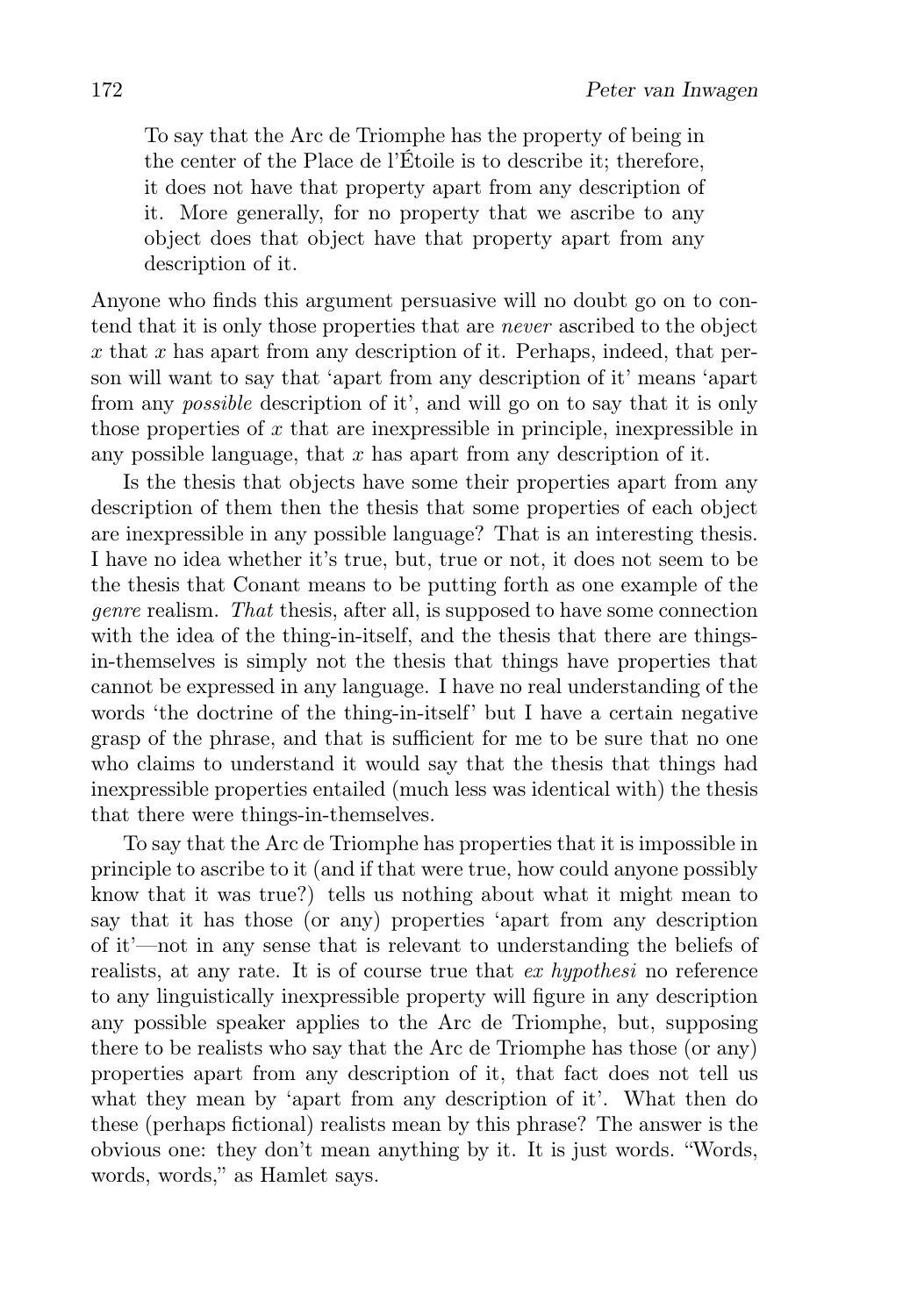In the end I have to say that I feel not the slightest temptation to believe that language like 'If our experience of the world constitutes knowledge, then there must be a way the world is in itself, apart from any description of it' makes any sense at all. And I feel the same about most of the sentences that make up Conant's other "realist" theses. (I understand bits and pieces of some of them, but the bits I understand all pertain to two rather special topics, morals and history. I don't think that the bits of his eight theses that I understand, taken individually or taken together, can be said to provide a statement of a general doctrine, a doctrine that applies to human thought and discourse in general, a doctrine that could be called "realism full stop" and not simply "realism concerning  $X$ ". I should say, too, that, although I call myself a realist, I don't find the bits I understand particularly plausible.)

Nevertheless, I say, I call myself a realist. But what do I mean by calling myself a realist if I understand almost none of the sentences that comprise Conant's characterization of realism—if I suppose, as I do, that this characterization is without sense? Well, I mean just what I said I meant in the early bits of the chapter on realism in my book *Metaphysics*, the chapter that ends with my challenge to the anti-realist to say how his position differs from O'Brien's. I'll briefly repeat what I said—but in different words, and with some additions.

Speakers often make assertive utterances. That is to say, speakers utter declarative sentences of languages they understand in the standard or central circumstances for the uttering of declarative sentences. (Some non-standard or non-central circumstances: a phonetician asks you to read the written sentence 'Mary wants to marry a merry man' aloud; playing a minor character in Macbeth, you utter the sentence, 'The queen, my Lord, is dead'.)

When we make assertive utterances we often say things. When, a moment ago, I uttered the sentence 'I call myself a realist' I thereby said that I called myself a realist. (But we do not always say things when we make assertive utterances. When Royce uttered—or inscribed—the sentence 'The world is a progressively realized community of interpretation' he said—or wrote—nothing. If what I have been saying up to this point is true, philosophers discussing realism and anti-realism often make assertive utterances without saying anything.)

When we say things, when we say *something*, what we say is often true or false. (But not always. Sometimes what we say falls between the two stools of truth and falsity. If you say that Alfred is tall, and if Alfred's height is 181.5 cm, then what you say is neither true nor false—since Alfred is a borderline case of a tall man.) If I told you this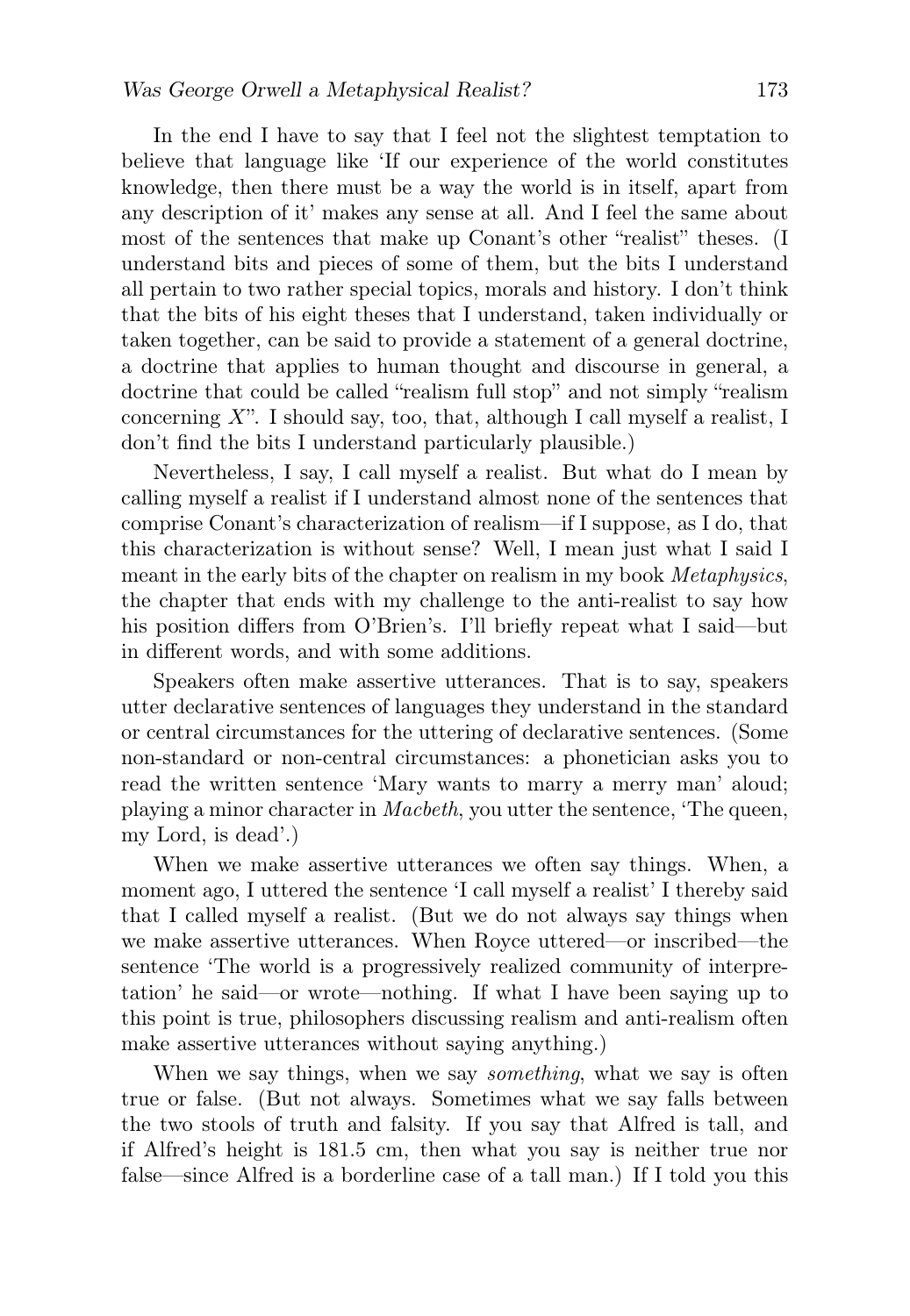morning that I had not come to Nancy directly from the US but rather from Italy, what I told you is true—since I came to Nancy from Italy and not directly from the US. If I told you this morning that I came to Nancy from Latvia, then what I told you was false, since I have never been in Latvia.

And what is it that I say of a thing someone has said when I say that it is true (or false)? Let us say that the things people "say" ("assert," "affirm") are propositions. But the things that people say, actually say, are only some among the things I am calling propositions, for not everything that someone can say is something that actually is said. No one—I am fairly confident of this—has ever said that Richard Rorty has lectured on anti-realism at San Francisco State University and the College of the Holy Names of Jesus and Mary on the same day. Nevertheless, that is something that *could* be said; that is something that it's perfectly possible to assert; that is to say, there is such a proposition as the proposition that Richard Rorty has lectured on anti-realism at San Francisco State University and the College of the Holy Names of Jesus and Mary on the same day. I expect it's a false proposition (if it's true no doubt someone has asserted it), but then lots of propositions are false—roughly half of them, in fact.

Am I then a platonist—a "small-'p' platonist" at any rate? Well, yes, but I think everyone is. I don't see how to avoid being a platonist. Everyone says things that imply the existence of things like numbers and possibilities and attributes—and propositions. You have yourself asserted the existence of propositions if you have ever said, "Some things are better left unsaid." Now someone may want to tell me that such everyday assertions do not commit those who make them to platonism. This is not the place to enter into a discussion of that issue. I will say only that if such everyday assertions as "Some things are better left unsaid" do not commit those who make them to platonism, then neither does my assertion (in a philosophical lecture, to be sure, but I don't see what difference that makes) that some of the things people assert are true commit me to platonism. If you don't like platonism, therefore, you have as much reason to excuse me from allegiance to the doctrine you don't like as you have to excuse the utterer of "Some things are better left unsaid" from allegiance to it. Make nothing of the fact that I call the things that are true or false (or the things that are better left unsaid) *propositions*. That's only a word. Obviously, if the things can be referred to as "things that are true or false" or "things that are better left unsaid," one is not going to commit oneself to any substantive philosophical thesis by calling them by any name. "But," the reply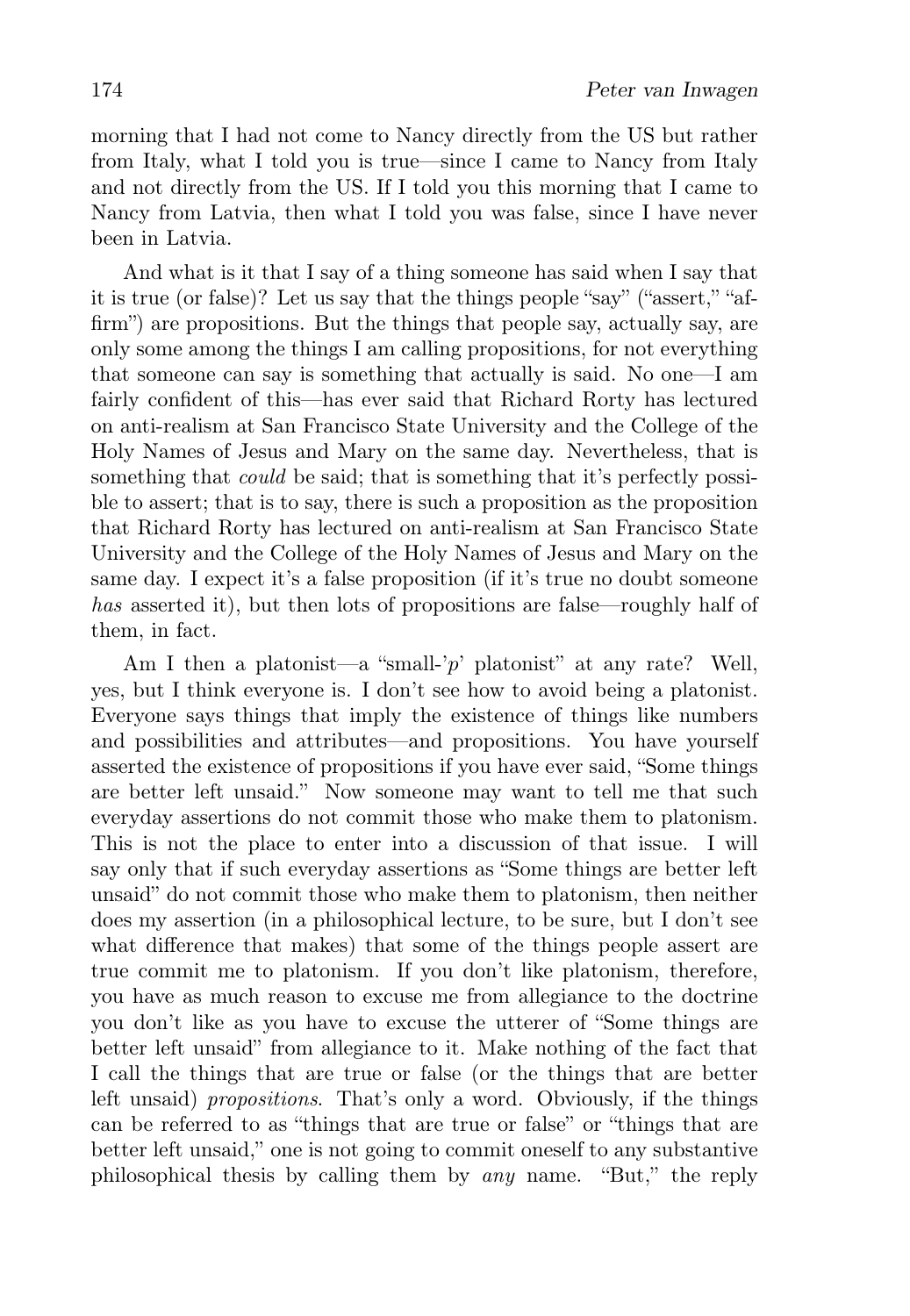comes, "the word 'proposition' is loaded with all sorts of metaphysical baggage." I doubt that. But if it is true, I hereby unload it: in this lecture, 'proposition' means only 'thing that is either true or false (or indeterminate as between truth and falsity)'.

All right. There are all these propositions. Some are true and some are false. (From now on, I'll ignore the tertium datur, indeterminacy.) Are truth and falsity *properties* of propositions? I would say so, and I would say that this is a harmless thing to say. If a proposition is a thing that is true or false, a property is a thing that is true or false of something. If a proposition is something one can assert, a property is something one can assert of something. The proposition that Paris is the capital of France is something that one can assert. "That it is in France" is something that one can assert of things: it can be asserted truly of Paris and Nancy and the Arc de Triomphe, and falsely (only falsely) of Rome and Bergamo and the Arch of Janus. "That it is in France" is therefore a property, or at least it is what I am calling a property. And truth and falsity are certainly properties in that sense, for "that it is true" is something that can be said of propositions—truly of the proposition that Paris is the capital of France and falsely of the proposition that Nancy is the capital of France.

What properties are truth and falsity? I would restate the question this way: can the open sentences 'x is true' and 'x is false' be given useful definitions? (If they can, the definitions will in effect be statements of what it is that we are saying of a thing when we say that it is true or say that it is false.) I think that the answer to this question is No. Truth and falsity are indefinable properties of propositions. I say this because I have a certain view of quantifiers and variables—essentially Quine's view of quantifiers and variables. According to this view, the only variables are nominal variables, variables that occupy nominal positions. If this is so, then what Dorothy Grover and others have called propositional quantification (I prefer "quantification into sentential positions") does not exist. That is to say, expressions like

$$
\forall p \exists q (p \to q)
$$

make no sense. If Quine is right about the nature of quantification as I suppose him to be—the meaningful sentence that comes closest to saying the thing this meaningless sentence is trying to say (I hope you understand that) must contain nominal variables whose range is the bearers of truth-value (sentences Quine would say; propositions I say) and a truth-predicate. The meaningful sentence that comes closest to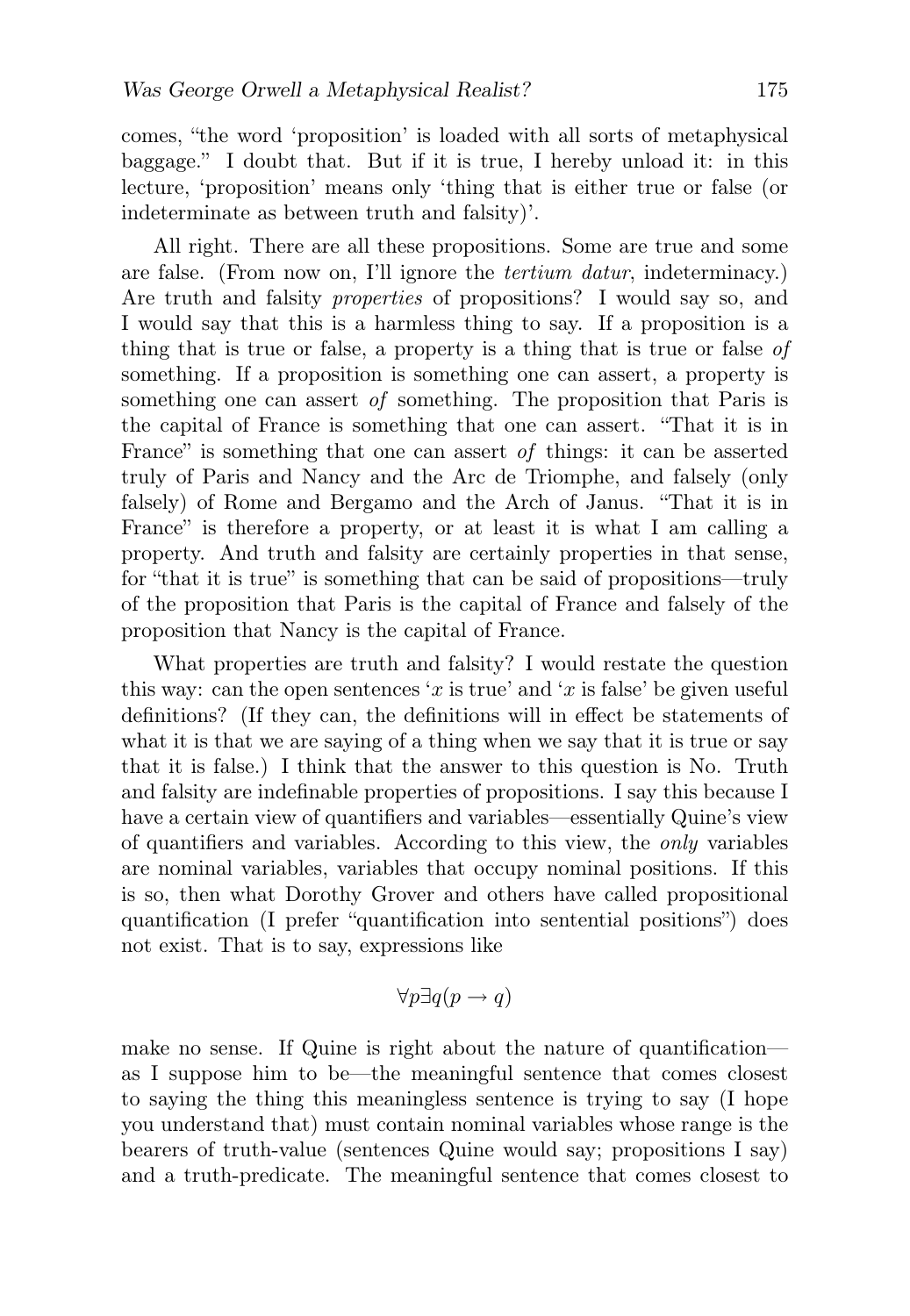saying the thing this meaningless sentence is trying to say is this one:

 $\forall x \exists y$ (the conditional with antecedent x and consequent y is true)

Now why is this thesis of Quine's about the nature of quantification relevant to the issues we are discussing? Why should it be of interest to philosophers whose concern is the realism/anti-realism debate? The answer is not far to seek. If there were such a thing as quantification into sentential positions, then, every schoolboy knows, it would be possible to define truth and falsity. Here's the definition of truth (assuming that the bearers of truth-value are propositions; let those who say that the bearers of truth value are sentences modify this definition in such a way that it exhibits truth as a property of sentences).

x is true =
$$
_{df}
$$
  $\exists p(p\&x =$  the proposition that p).

But this definition is not available to anyone who (like Quine and me) finds no sense in the idea of variables that occupy sentential—or any nonnominal—positions. The definiens, we say, is a meaningless sentence. And what do we say is the meaningful sentence that comes closest to saying the thing this meaningless sentence is trying to say? We say it's this sentence

 $\exists y (y \text{ is a proposition } \& y \text{ is true } \& x = y).$ 

And to say that a proposition is true if it is identical with some true proposition is hardly to provide an adequate definition of truth! It is for just this reason that I say that no definition of truth is possible. I have, of course, examined only the sort of definition of truth that is in some sense a generalization of sentences like 'The proposition that Paris is the capital of France is true if and only if Paris is the capital of France'. I concede that there are other possibilities<sup>7</sup>. For present purposes I will say only that I doubt whether truth can be defined and that I certainly don't want to accept any position that depends on the assumption that truth can be defined.

Truth and falsity, then, are properties, indefinable properties of many of the things we say and write and of many things that have never been said or written. (Consider the grammatical sentences of English that contain twenty or fewer words. The linguists tell us that there are

<sup>7</sup>For a detailed discussion of issues related to those my brief remarks on this subject have raised, see my essay "Generalizations of Homophonic Truth-sentences" in Richard Schantz (ed.) What is Truth?, (Berlin and New York: de Gruyter, 2002), pp. 205–222.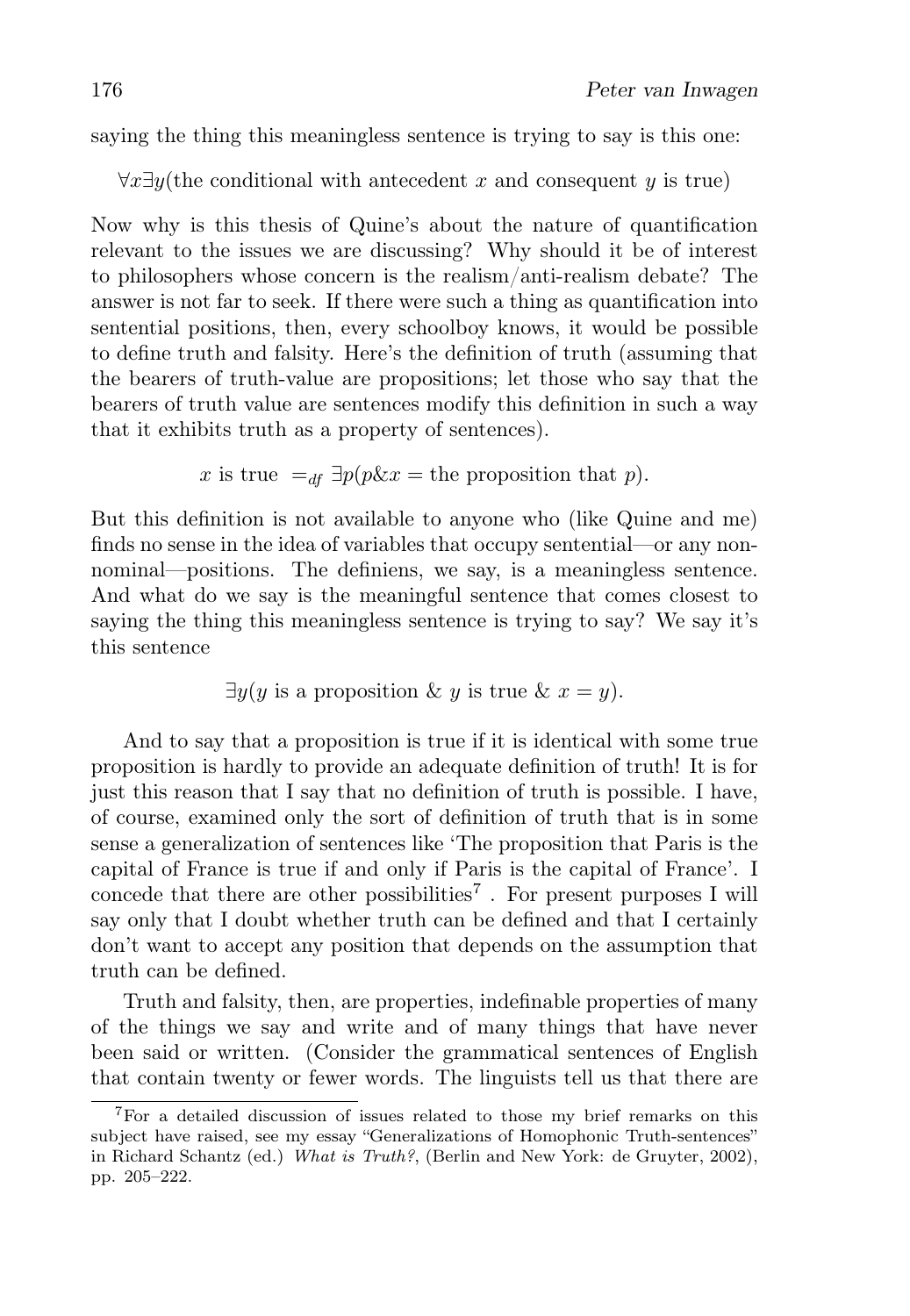about  $10^{80}$  of them, a number comparable to the number of electrons in the observable universe. Most of these sentences, obviously, have never been spoken or written and never will be.) Though these properties are indefinable, we have a perfect grasp of them. That is, we understand perfectly the predicates that express them. If you understand what someone is saying when he utters the English sentence, "Some of the things Dean said about Nixon were true and some weren't," then you understand the predicate  $\ldots$  is true'. If you understand the predicate '. . . is true', you know what someone speaking English is saying about something when he says that it's true. And if you know that, you grasp the property truth, for the property truth is just that thing that someone says about something when he says that it's true. Just as being in the center of the Place de l'Étoile is a property of the Arc de Triomphe, truth is a property of the proposition that the Arc de Triomphe is in the center of the Place de l'Étoile. And in these two statements, 'is a property of' has exactly the same sense.

If truth and falsity are properties of propositions, it seems reasonable to classify them as relational properties of propositions (at least in the case in which they are properties of contingent propositions). But I hesitate so to classify them because there are problems about how to define 'relational property'. I do regard the analogy with the accuracy and inaccuracy of maps as having some power to convince me that truth and falsity are relational properties. Accuracy and inaccuracy are properties of maps (among other things). That is, "That it is accurate" and "That it is inaccurate" are things that you can say about maps. And it seems that a map that was accurate can become inaccurate (a river changes its course; the coastlines change because the polar caps are melting) and that its becoming inaccurate is normally a "mere-Cambridge" change in the map. Similarly—the analogy suggests—, the proposition that Paris is the capital of France may one day become false, and if it does, that will be a mere-Cambridge change in that proposition, a change that is due entirely to a real change in France and her political structure. If one is not altogether happy with this way of talking (as I am not), this will be because one regards oneself as pretty much ignorant in the matter of the nature of propositions and thus as not in a position to make judgments about which changes in them are mere-Cambridge changes and which aren't. (I know what propositions do but not what they are.)

Nevertheless, one of the things you can say truly about the proposition that Paris is the capital of France is that it's a contingent proposition and another is that it's a true proposition. And there's an important difference between these two things: even God can't do anything about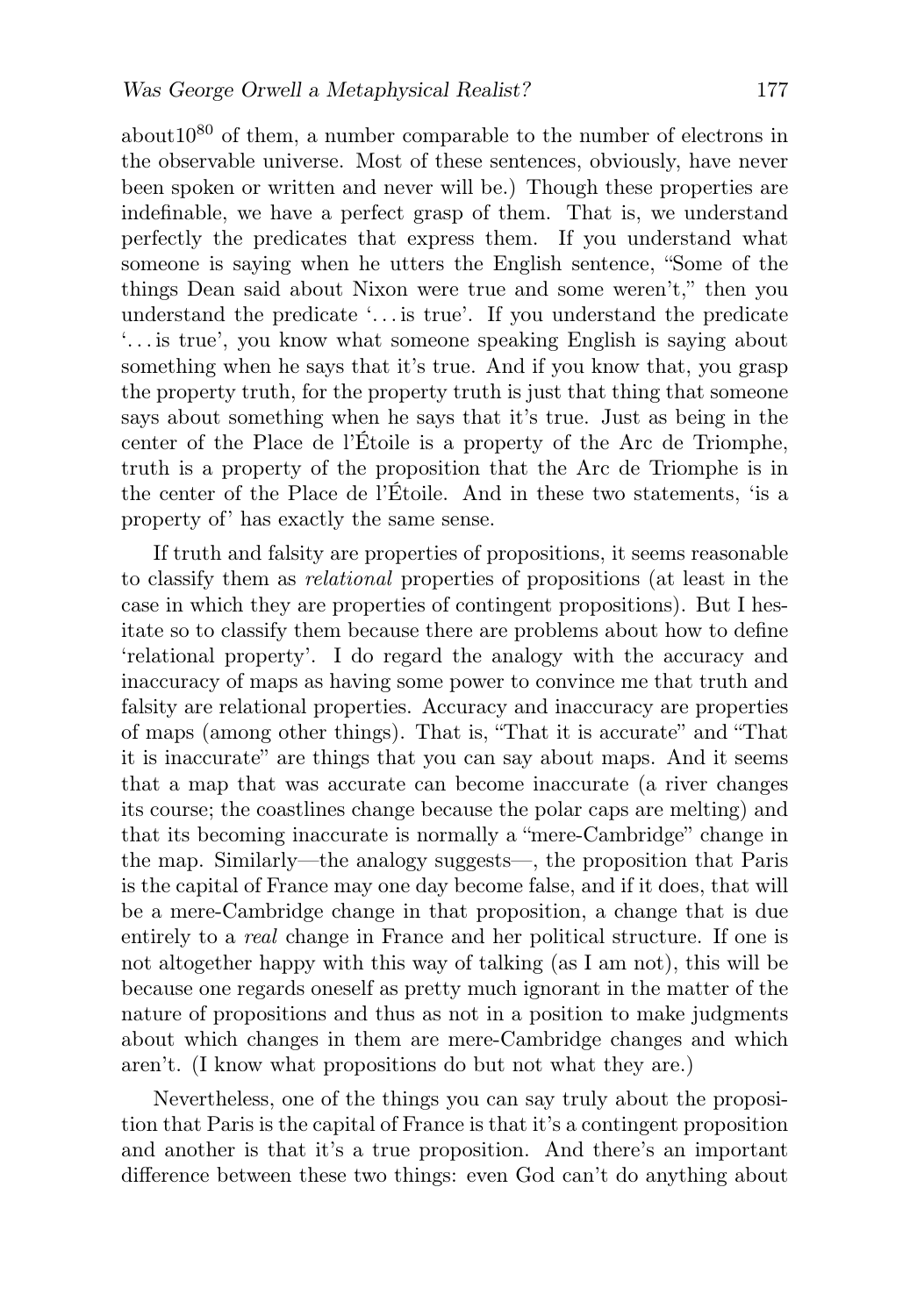the first, and the second is something that even human beings have the power to change. And, if they wished to change it, they would change it by altering matters in France and not by somehow working directly on the proposition—words that are either meaningless or express a metaphysical impossibility. Whether you describe this difference by saying that contingency is an intrinsic and truth a relational property of the proposition that Paris is the capital of France or describe it in some other way, the difference is there to be described. And this difference from contingency in this way is an important feature of truth. Despite the fact that no conceptual confusion is involved in the statement that someone has caused a certain proposition to be true (I remind you that one causes the proposition that one smokes to be false by stopping smoking, not by somehow operating directly on the proposition that one smokes), the truth of many true propositions (and the falsity of many false ones) is causally independent of any human activity. We may cite the proposition that Mt Everest is 8849.87 meters high, the proposition that somewhere on Mars there are the ruins of an advanced civilization that flourished millions of years ago, and the proposition that the dinosaurs were mammals. The first is true and the second false; the third is one or the other (unless borderline cases are involved), although I don't know which. As to my contention that the first is true independently of all human activity, I hope no one is going to tell me that the proposition that Mt Everest is 8849.87 meters high would not be true if the metric system of linear measure had never been devised or if Mt Everest had been named after Colonel Lambton instead of Colonel Everest.

And I hope no one is going to tell me that the height of Mt Everest is inherently and inescapably a matter of convention—owing to the fact that geographers have agreed that the height of a mountain is to be the distance from the center of the earth of its highest point minus the average distance of the surface of the sea at the latitude of the mountain from the center of the earth. If anyone does tell me this thing I hope no one is going to tell me, I shall reply as follows. There is indeed such a convention. And it does indeed have something to do with what it is that English-speakers say (and say truly) when they utter the sentence 'Mt Everest is 8849.87 meters high'. For that matter, it has something, and exactly the same thing, to do with what they would say if for some bizarre reason they uttered the sentence 'Mt Everest is five meters high'. But consider the thing that English-speakers in fact say when they utter the former sentence—and not what they *would* say when they uttered that sentence if some possible alternative convention concerning the heights of mountains were in force. That thing is true, and its truth has every-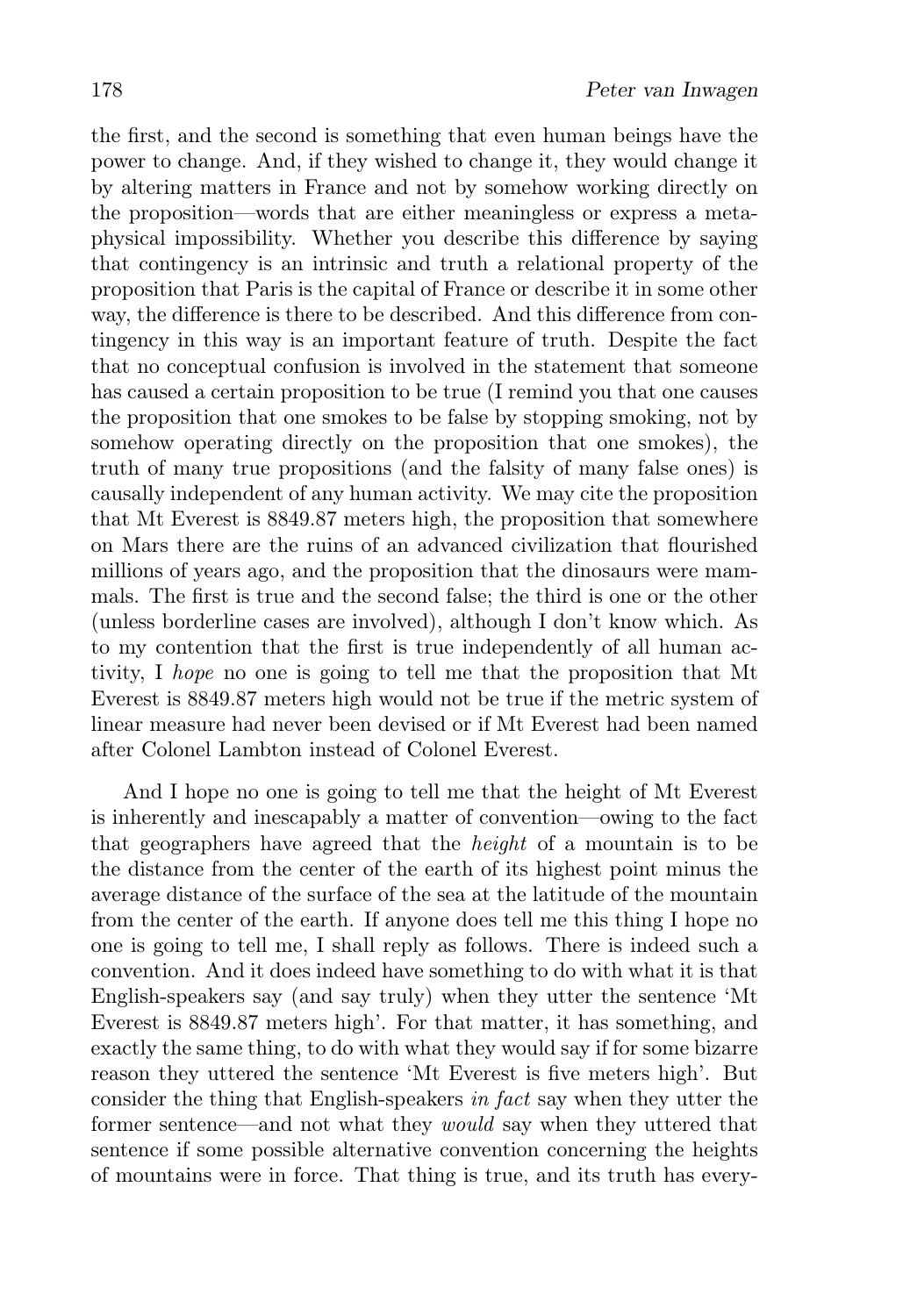thing to do with the topography of the Earth's crust and nothing to do with anything else—and, most emphatically, it has nothing to do with human beings and their conventions. I call that thing by the name 'the proposition that Mt Everest is 8849.87 meters high'. (At any rate, that's the name I call it by when I'm speaking to an audience of philosophers.) If different conventions about the use of 'height' were in force, that name might well be a name for a different proposition. But they aren't and it isn't. And the thing the name in fact names is true no matter what anyone calls it. And it would be true in any counterfactual circumstance in which the topography of the Earth's surface was as it in fact is, even if that counterfactual circumstance were so remote as not to include the existence of human beings.

And that's what I call realism: the thesis there are true propositions contingently true propositions—that would be true no matter what human beings had ever done and even if human beings had never existed. (And, of course, this point about truth applies, mutatis mutandis, to falsity.) And I expect Orwell would agree with me on that point—although he might think it a matter of some importance that I should add to what I have said a clause that said explicitly that a *certain class* of propositions belonged to this category, viz. propositions about the past. Although it is a nice philosophical question what it is for a proposition to be about the past (see any philosophical debate about divine foreknowledge and freedom), it is certainly true that there are many, many propositions that are *uncontroversially* about the past. For example, that Elizabeth I died in 1603 or that Trotsky was murdered by an NKVD agent in 1940. Orwell would say, and I would agree, that any proposition of this sort any proposition that is what I have called "uncontroversially about the past"—is either true or false (unless it is indeterminate; the proposition about Trotsky's murder would be neither true nor false if, e.g., Ramón Mercader's relation to the NKVD was ambiguous and he could not be said without qualification to have been an agent of the NKVD or not to have been an agent of the NKVD). And if it is now true that Elizabeth I died in 1603, it will continue to be true even if everyone should somehow come to believe that she died in 1605 or that she was immortal and still lived or that she had never lived at all.

I do not see how anyone could disagree with me about this, could dispute either my general thesis or the codicil I have imagined that Orwell might want to add to it. I do not see how anyone could maintain that there is no such property as truth, and I do not see how anyone could maintain that there is such a property but whether something has it is in every case causally dependent on the actions of human beings. I do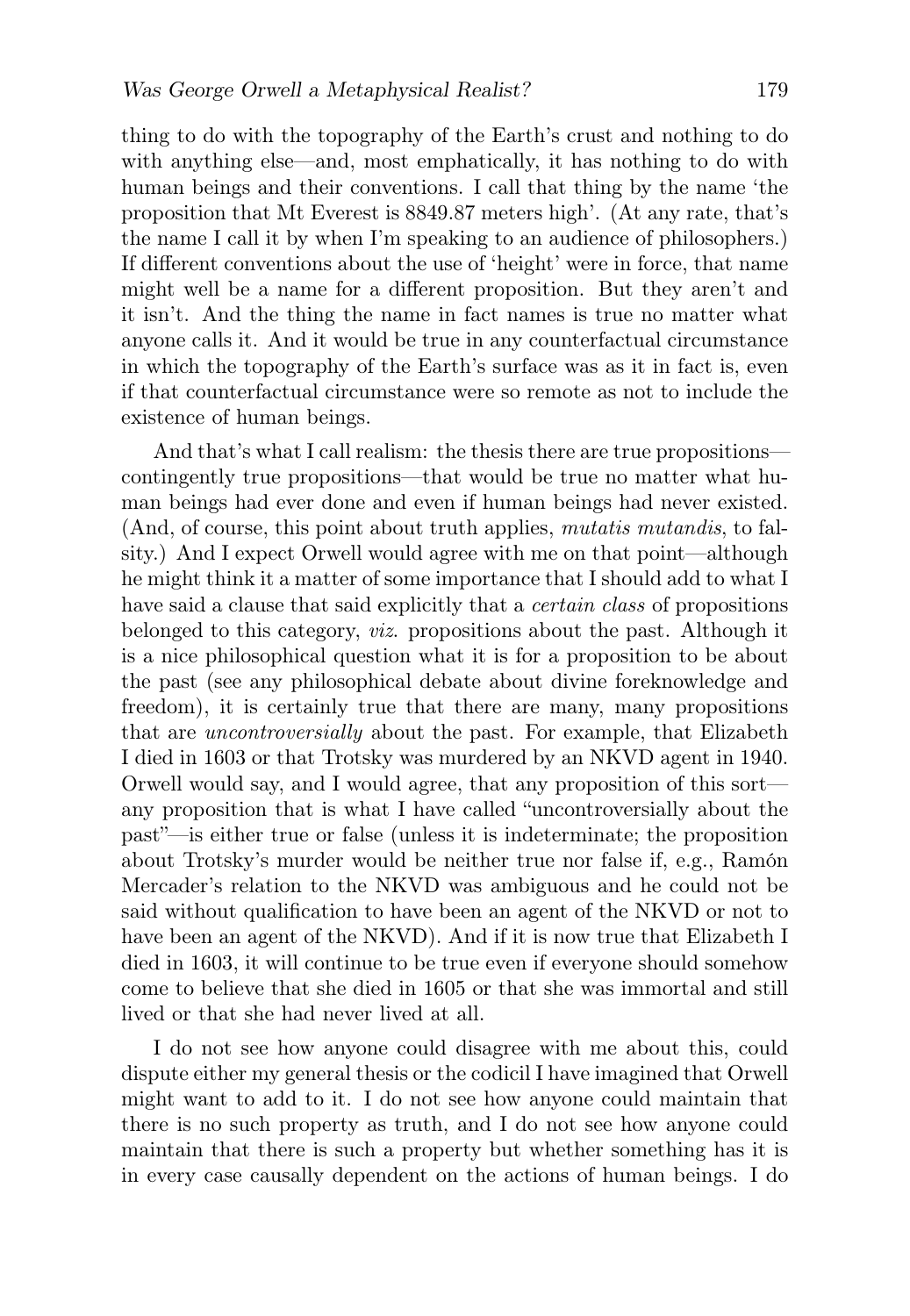not see how anyone could think that "Elizabeth I died in 1603" might have been true in 1955 and have become false at some point in the tumultuous 1960s. I do not think anyone does disagree with me about these things. At any rate, I do not think that Conant disagrees with me. (O'Brien would disagree—but he would also agree. Doublethink makes that possible.)

Suppose someone—I do not say "Conant," just "someone"—were to reply as follows. "Yes, no one would disagree with you about any of that stuff (or no one but an Ingsoc doublethinker who also agreed with you). And, yes, those are just the theses Orwell wanted to defend, even if his vocabulary was not quite the same as yours. But they're not metaphysical theses."

I suppose I'd have to ask that person what he thought a metaphysical thesis was. Some at least of the theses I have put forward are certainly not empirical theses. (Small-p platonism, for example.) When I advance these theses, what I say cannot be refuted by observation or experiment. They thus have the feature that the logical positivists used as the touchstone of metaphysics. They are, moreover, theses about a concept, truth, that is as general a concept as there could be. If I tell you that everything Professor  $X$  says in his new book is true, that will give you no clue whatever as to what the book is about. Is it about number theory, epistemology, geology, tax law, the history of public finance in Tuscany . . . ? The word 'true' is like the words 'and' and 'whether' and 'is'; it is what the Oxford philosophers of the fifties called a topic-neutral word. (If someone blots out all the words in a treatise but the topic-neutral words, a reader who examines the defaced text will have no way of knowing what the subject of the treatise is.) A predicate that is formed from a topic-neutral adjective like 'true' is as general a predicate as a predicate can be. A property that is, like truth, expressed by a predicate of this sort seems to be at least a good candidate for the office "property of interest to metaphysicians."

Does this mean, then, that Orwell was interested in metaphysics? Well, certainly not as a discipline, not as an area of theoretical enquiry. But he was interested in and accepted certain theses that I, at any rate, insist are metaphysical theses, and he thought that what people believed about these theses was tremendously important—which is not to say that he would have been at all interested in the arguments metaphysicians have used to attack or defend them. (If you summarized a page of Rorty to him, he would very likely have said something along the lines of, "One has to belong to the intelligentsia to believe things like that: no ordinary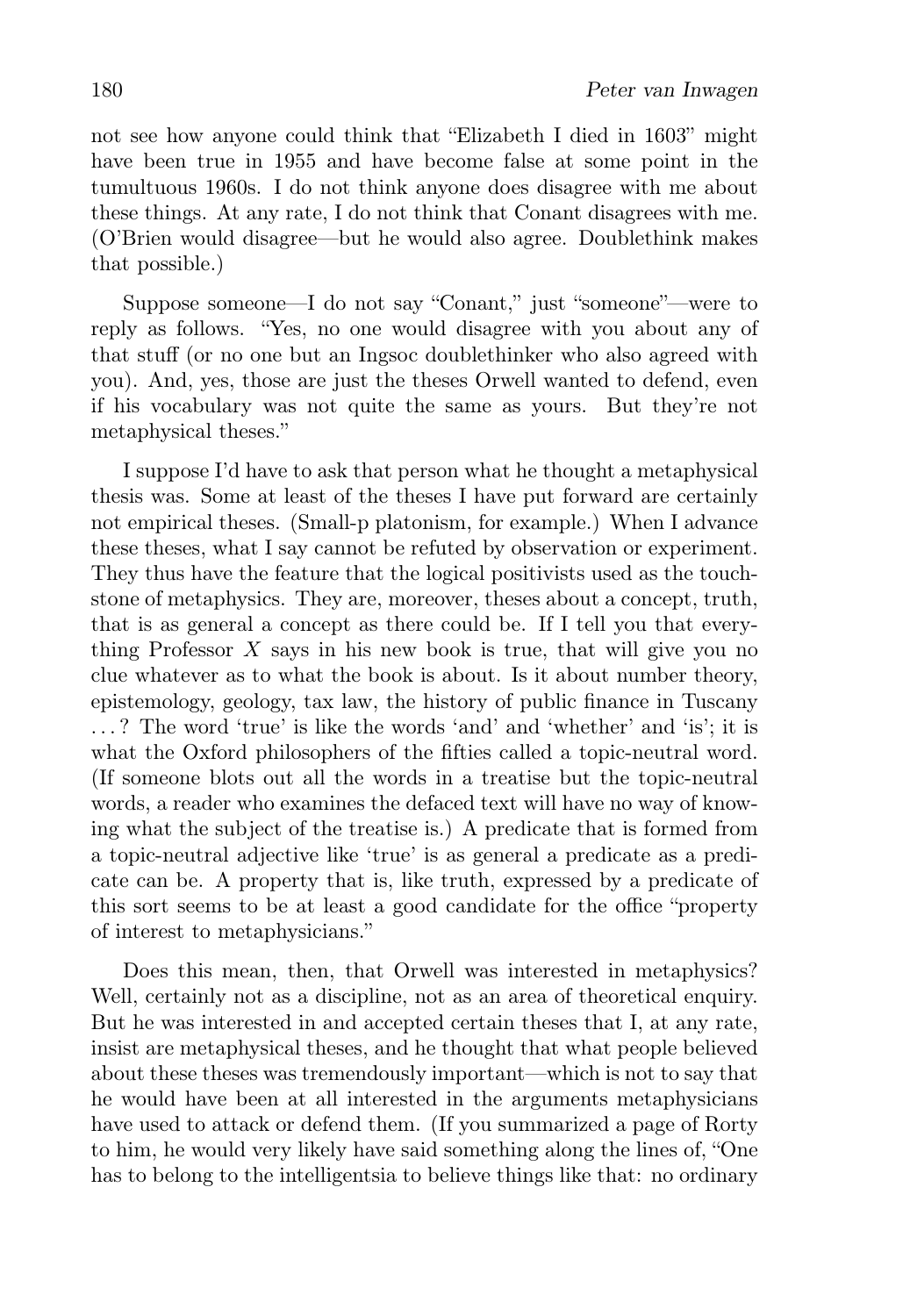man could be such a fool."<sup>8</sup> ) Here is something that Orwell once said that illustrates how a person with no theoretical interest in metaphysics can have beliefs about matters that metaphysicians dispute about—and can find reason to appeal to these beliefs in an essay on politics. This is from Orwell's "The Lion and the Unicorn;" his topic is the historical continuity of England:

What can the England of 1940 have in common with the England of 1840? But then, what have you in common with the child of five whose photograph your mother keeps on the mantelpiece? Nothing, except that you happen to be the same person [Orwell 1940, 57].

The last sentence presupposes a view of personal identity that has been disputed by great philosophers. Many metaphysicians would follow Hume and say that the adult reader of "The Lion and the Unicorn" and the child of five were simply not identical with one another; a modern, scientific philosopher like Reichenbach who took more or less the Humean line would say that the adult reader and the child were two distinct temporal segments of an four-dimensional "space-time worm." (I am sure that Orwell knew, in a purely intellectual sort of way, as a matter of obscure historical fact, that Hume and other philosophers had had various things to say about personal identity across time, but I don't suppose that any thoughts about Hume or philosophy were in his mind when he wrote the words I have quoted.) Other metaphysicians would agree with Orwell in his contention that the adult and the child were the same person—but these metaphysicians fall into several camps and, when they can spare time from arguing with the Humeans, argue endlessly with one another about what it is to for a person who exists at one time to be identical with a person who exists at another time. Orwell would certainly not have been interested in their interminable debate. ("The subtle arguments which he would not be able to understand, much less answer"? Despite what some have said, I'm sure he was able to understand them, insofar as there is anything in them susceptible of being understood. It's just that he would have considered it a waste of his time to try to understand them.) But although he would not have been interested in the debate, he did in fact accept at least one of the theses the debate was about.

<sup>8</sup> I concede that that famous remark (usually misquoted) was actually directed at a straightforwardly political thesis—that "American troops had been brought to Europe not to fight the Germans but to crush an English revolution." [Orwell 1945, 379].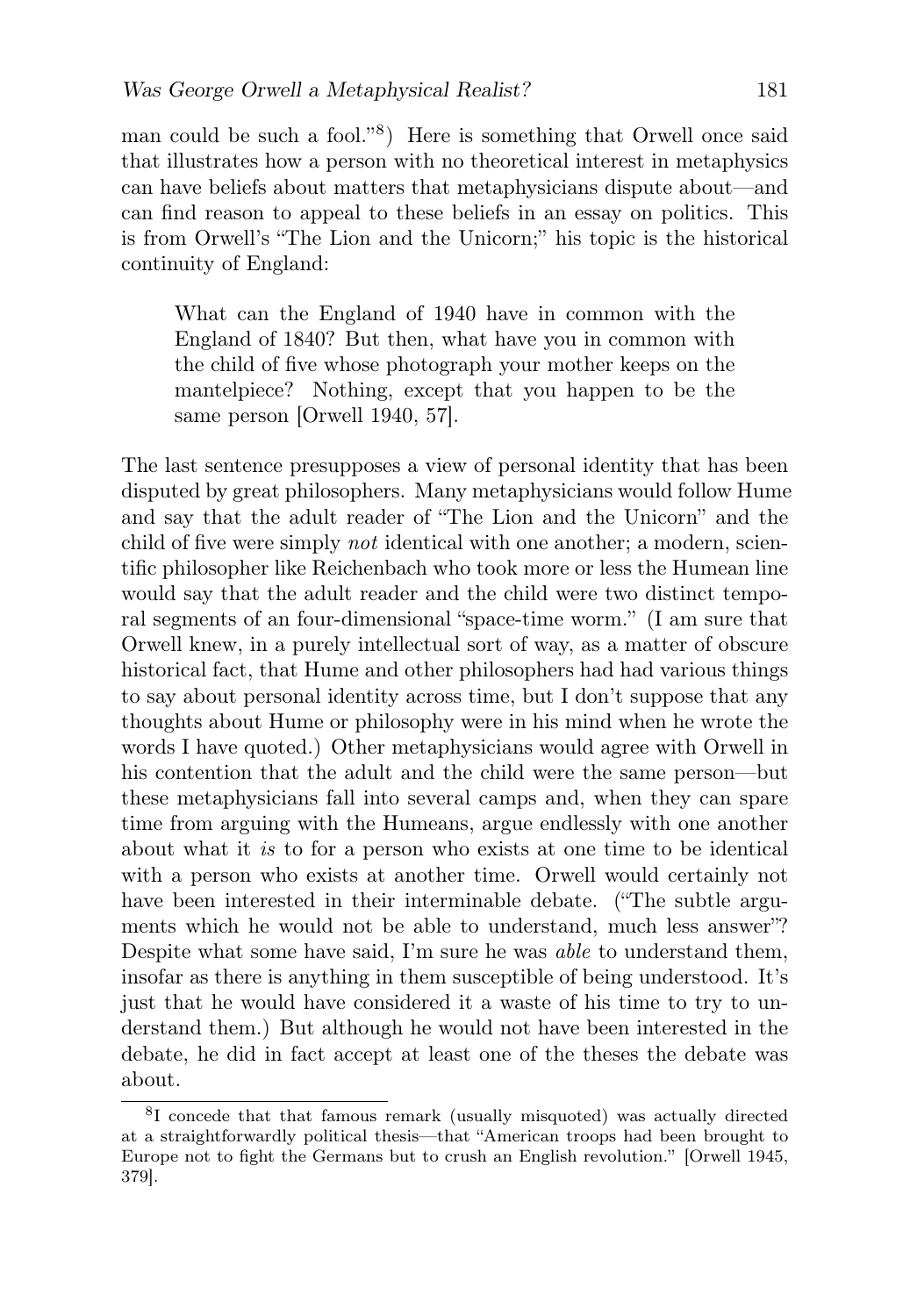Or so I say. Other philosophers will insist that none of the theses that would figure in a four-way dispute about personal identity among Derek Parfit, Roderick Chisholm, David Lewis, and myself were theses that Orwell either accepted or rejected or had so much as entertained. They will say that when Orwell said "you happen to be the same person," what he was saying was something that the four metaphysicians were in agreement about. And someone—I do not say "Conant," just "someone"—might say the corresponding thing about what Orwell was saying when he said, "Facts exist independently of us and are more or less discoverable": that this statement is something that all the parties to the realism/anti-realism debate agree on, and that the points on which they disagree would have been of no interest to Orwell.

Well, perhaps so. All I can say is, if realism is not the thesis that facts (some facts, at any rate) exist independently of us, I do not know what realism is. (I take "Facts exist independently of us" to be another way of saying that truth exists independently of us. In other words, words a philosopher might use, "Truth is radically non-epistemic.") And if antirealism is not the denial of the thesis that facts exist independently of us, I do not know what anti-realism is. And if the question whether facts exist independently of us is not a metaphysical question, I do not know what a metaphysical question is.

I wish to end with a discussion of a question I raised earlier: Why does O'Brien retain his allegiance to the existence of objective truth? Why does he not achieve logical consistency by simply eliminating the idea of truth and replacing it with Party solidarity? Or, if you like, why does Orwell not represent O'Brien as achieving logical consistency by refusing to affirm the existence of objective truth? The answer to both questions, I believe, lies in this fact: it is not possible consistently to reject the existence of objective truth. It is indeed possible to deny the existence of objective truth—I've seen it done—, but it is not possible not to affirm the existence of objective truth. And, therefore, anyone who denies the existence of objective truth will also affirm its existence. And why do I say that it is not possible not to affirm the existence of objective truth? Because, I say, it is not possible to go through life without asserting things, and everyone who asserts anything thereby affirms the existence of objective truth. Consider this sentence, which could certainly be used to make an assertion:

The Arc de Triomphe is in the center of the Place de l'Étoile.

I'll call this sentence the "core sentence." Each of the following four sentences is a logical consequence of the core sentence: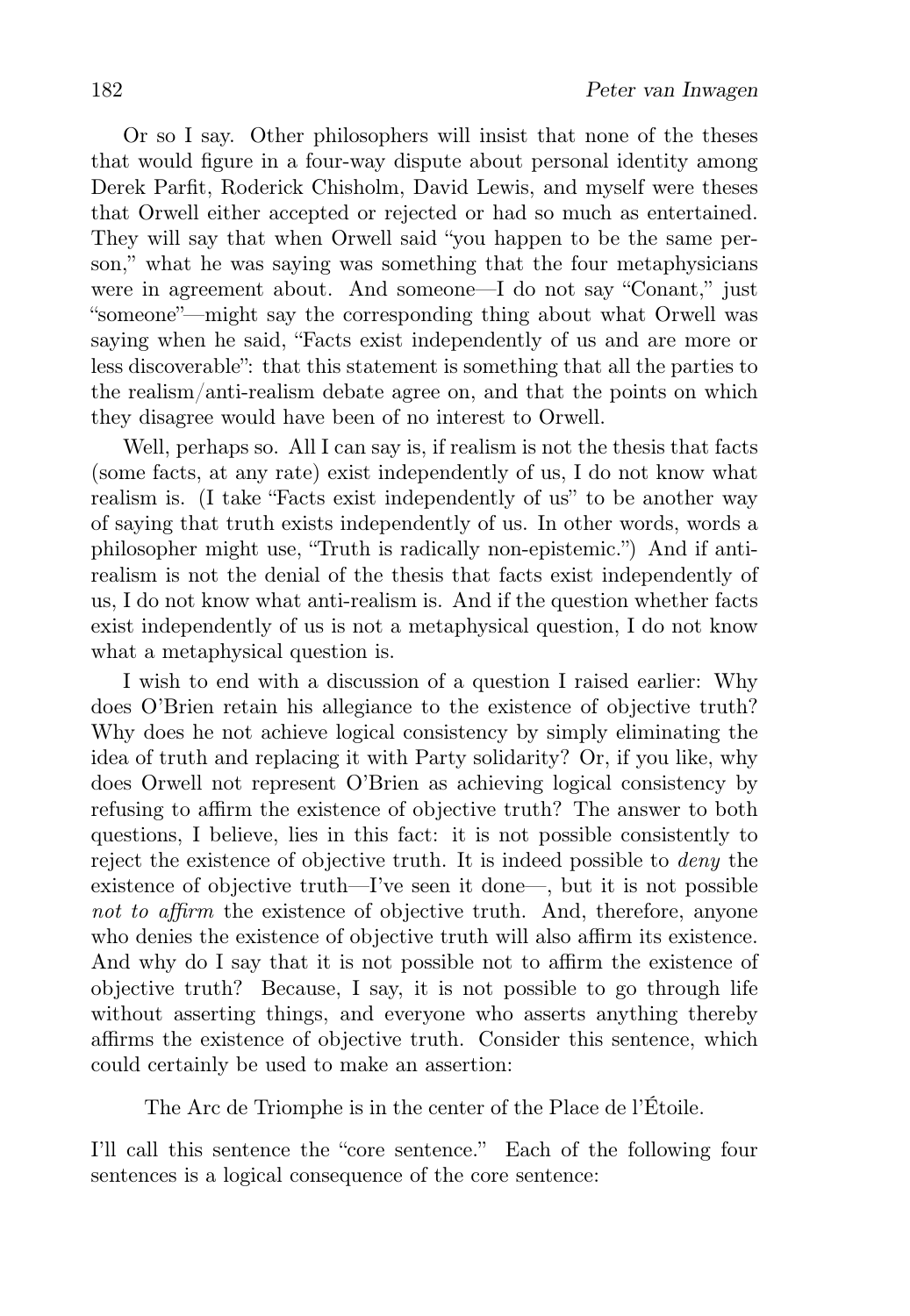It is true that the Arc de Triomphe is in the center of the Place de l'Étoile

It is objectively true that the Arc de Triomphe is in the center of the Place de l'Étoile

The proposition that the Arc de Triomphe is in the center of the Place de l'Étoile corresponds to reality

The Arc de Triomphe is in the center of the Place de l'Étoile even if everyone believes that the Arc de Triomphe is somewhere else.

If anyone doubts whether the second of these sentences is a logical consequence of the core sentence, I would ask him whether he thinks that there is or could be something that is true but not objectively true—and I hope that if he says there is, he will provide me with an example. To explain the distinction between "true" and "objectively true" is a problem for rhetoric or pragmatics, not for logic or semantics. (If anyone is interested in discussing Kierkegaard's "Truth is subjectivity," I'd be happy to do so. For the present, I'll record my conviction that this interesting thesis has nothing to do with the realism/anti-realism debate.) If anyone doubts whether the third sentences is a logical consequence of the core sentence, I would ask him how he would define 'The proposition that p corresponds to reality'. I would offer him either of two definientia for this schema: he may choose between 'The proposition that p is true' and, simply, 'p'. If "corresponds to reality" is not be understood in either of these ways, I don't know how it is to be understood. As for the fourth and final sentence, note that

If the Arc de Triomphe is in the center of the Place de l'Étoile, then the Arc de Triomphe is in the center of the Place de l'Étoile even if everyone believes that the Arc de Triomphe is somewhere else

is equivalent to

If the Arc de Triomphe is in the center of the Place de l'Étoile, then, if everyone believes that the Arc de Triomphe is somewhere else, the Arc de Triomphe is in the center of the Place de l'Étoile,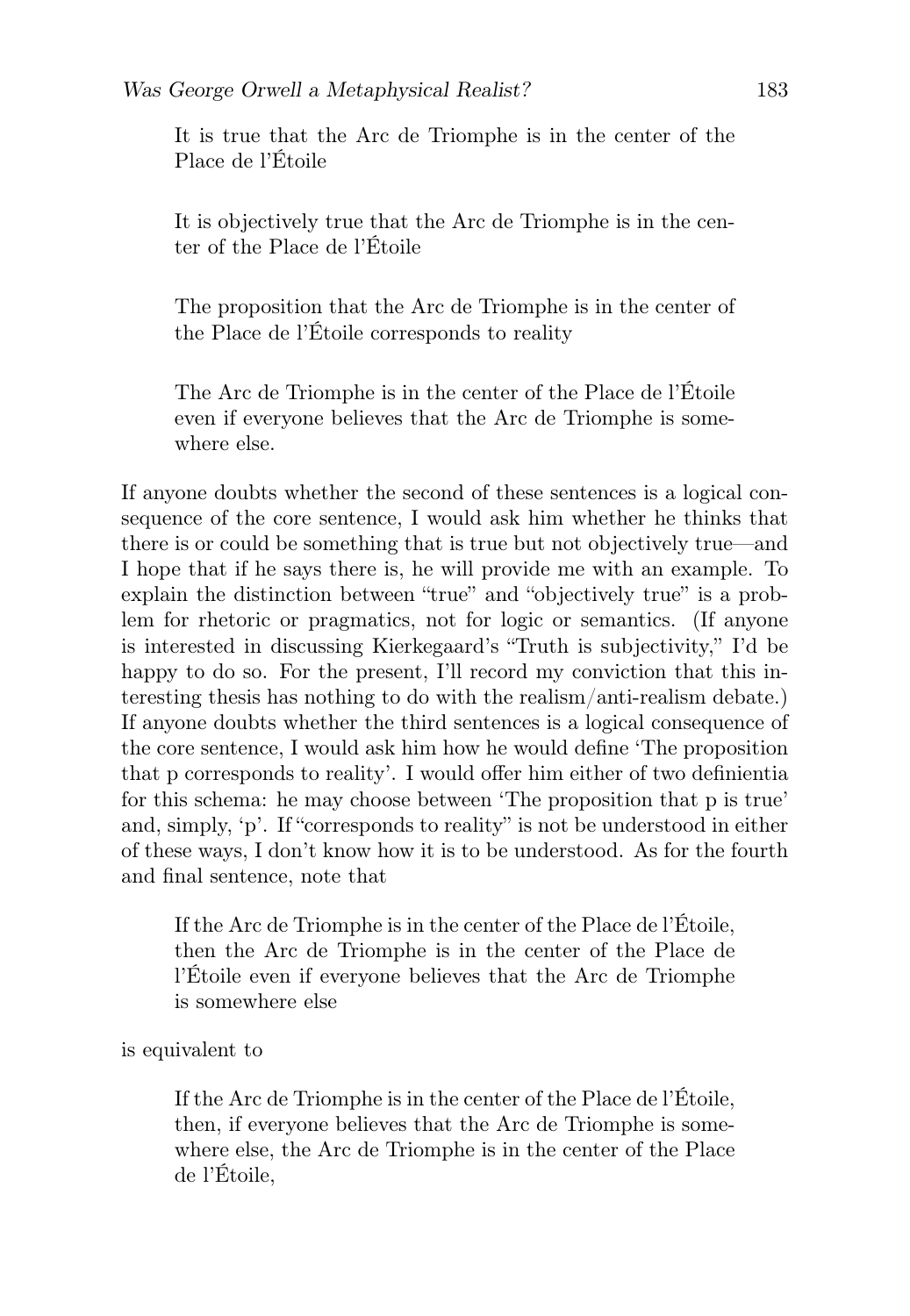which is an instance of a theorem of sentential logic (If  $p$ , then if q then p). If one asserts something, one commits oneself to the truth of its logical consequences—or at any rate one does if one knows that they are logical consequences of what one has asserted. Logical consequences of the sort I have set out are, I think, sufficiently obvious that if someone makes an assertion, any assertion whatever, he commits himself to the truth of that assertion, to the objective truth of that assertion, to that assertion's corresponding to reality, and to its being true (and objectively true and in correspondence with reality) no matter what anyone else may believe. It is for this reason that even the Party cannot dispense with the idea of a truth that exists independently of its decrees. The Party must make assertions (that it invented the airplane; that Oceana is at war with Eastasia and has always been at war with Eastasia) and cannot forbid its servants to make assertions (it must insist that they make the same political assertions it does; and, in any case, it is not possible for people to conduct the simplest affairs of everyday life without making assertions). And making assertions commits one to realism: to say that the Party invented the airplane is to say that it is the objective truth that the Party invented the airplane and would be the objective truth even if everyone believed that the Party had not invented the airplane.

### References

- BRANDOM, ROBERT B., (ED.)
	- 2000 Rorty and His Critics, Oxford: Blackwell.

Conant, James

2000 Freedom, Cruelty, and Truth: Rorty versus Orwell, in [Brandom 2000, 268–342].

Orwell, George

- 1939 Review of Bertrand Russell, Power: A Social Analysis, cited according to [Orwell & Angus 1968, vol. I, 375–376].
- 1940 The Lion and the Unicorn, cited according to [Orwell & Angus 1968, vol. II, 56–109].
- 1945 Notes on Nationalism, cited according to [Orwell & Angus 1968, vol. III, 361–380].

Orwell, Sonia & Angus, Ian (eds.)

1968 The Collected Essays, Journalism and Letters of George Orwell, 4 volumes; New York: Harcourt, Brace & World.